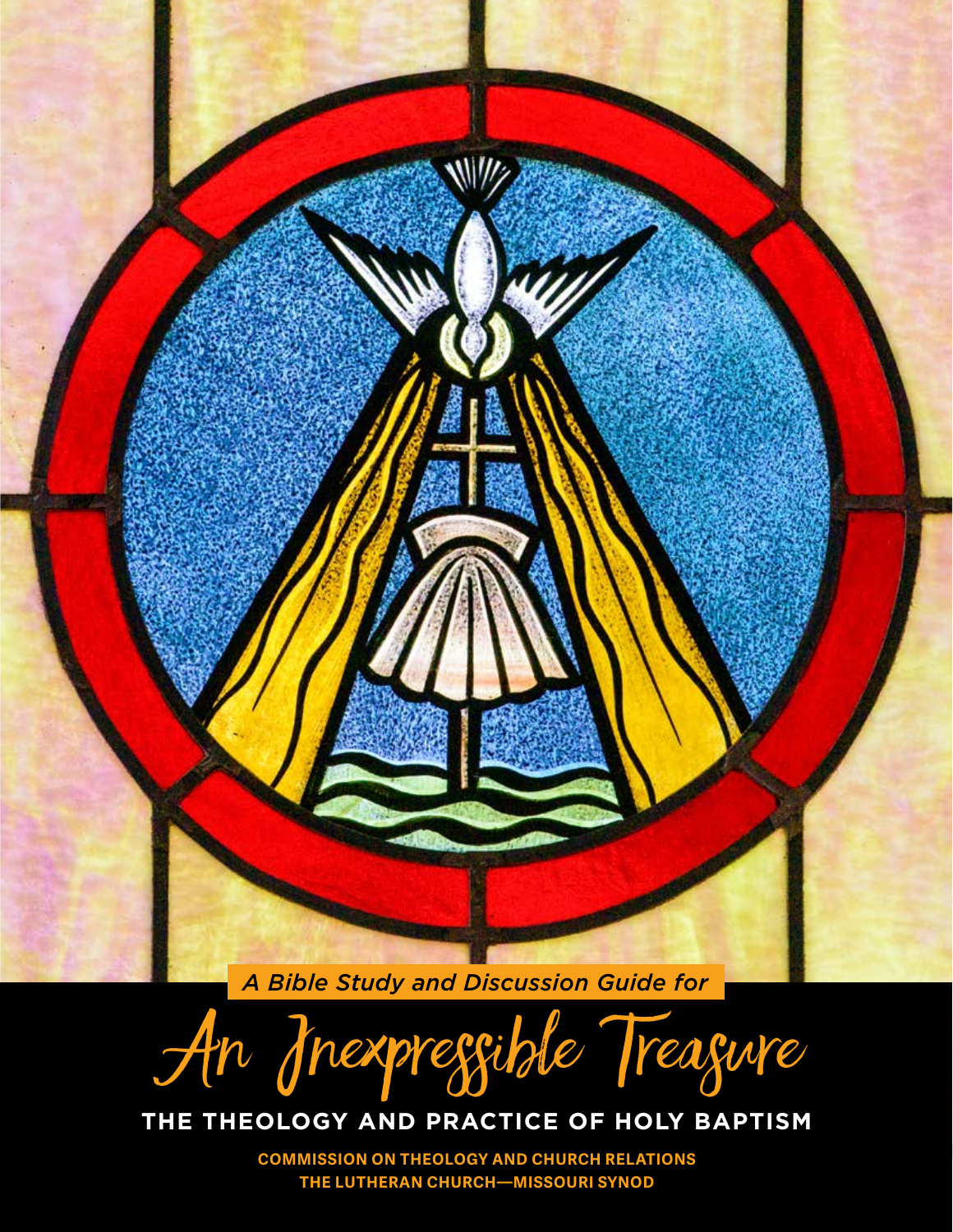This discussion guide and Bible study is based on the 2018 report, *An Inexpressible Treasure: The Theology and Practice of Holy Baptism*, produced by the Commission on Theology and Church Relations (CTCR) of The Lutheran Church— Missouri Synod, available at *[lcms.org/ctcr](http://lcms.org/ctcr)*.

Abbreviations used:

- AC Augsburg Confession
- AE *Luther's Works*, American Edition, ed. Jaroslav Pelikan, Helmut T. Lehmann and Christopher Boyd Brown, 75 vols. (Philadelphia and St. Louis: Augsburg and Concordia Publishing House, 1955–).
- Ap Apology of the Augsburg Confession
- FC SD Formula of Concord: Solid Declaration
- KW Robert Kolb and Timothy J. Wengert, eds. *The Book of Concord: The Confessions of the Evangelical Lutheran Church* (Minneapolis: Fortress, 2000).
- LC Large Catechism
- *LSB Lutheran Service Book* (St. Louis: Concordia Publishing House, 2006).
- LSCwE *Luther's Small Catechism with Explanation* (St. Louis: Concordia Publishing House, 2017).
- SA Smalcald Articles
- SC Small Catechism

© 2019 The Lutheran Church—Missouri Synod 1333 S. Kirkwood Road St. Louis, MO 63122 888-THE LCMS • *[lcms.org](http://lcms.org)*

All rights reserved. No part of this publication may be reproduced, stored in a retrieval system, or transmitted, in any form or by any means, electronic, mechanical, photocopying, recording, or otherwise, without the prior written permission of The Lutheran Church—Missouri Synod.

Unless otherwise indicated, all Scripture quotations are from the ESV® Bible (The Holy Bible, English Standard Version®), copyright © 2001 by Crossway, a publishing ministry of Good News Publishers. Used by permission. All rights reserved.

Cover Photo: LCMS Communications

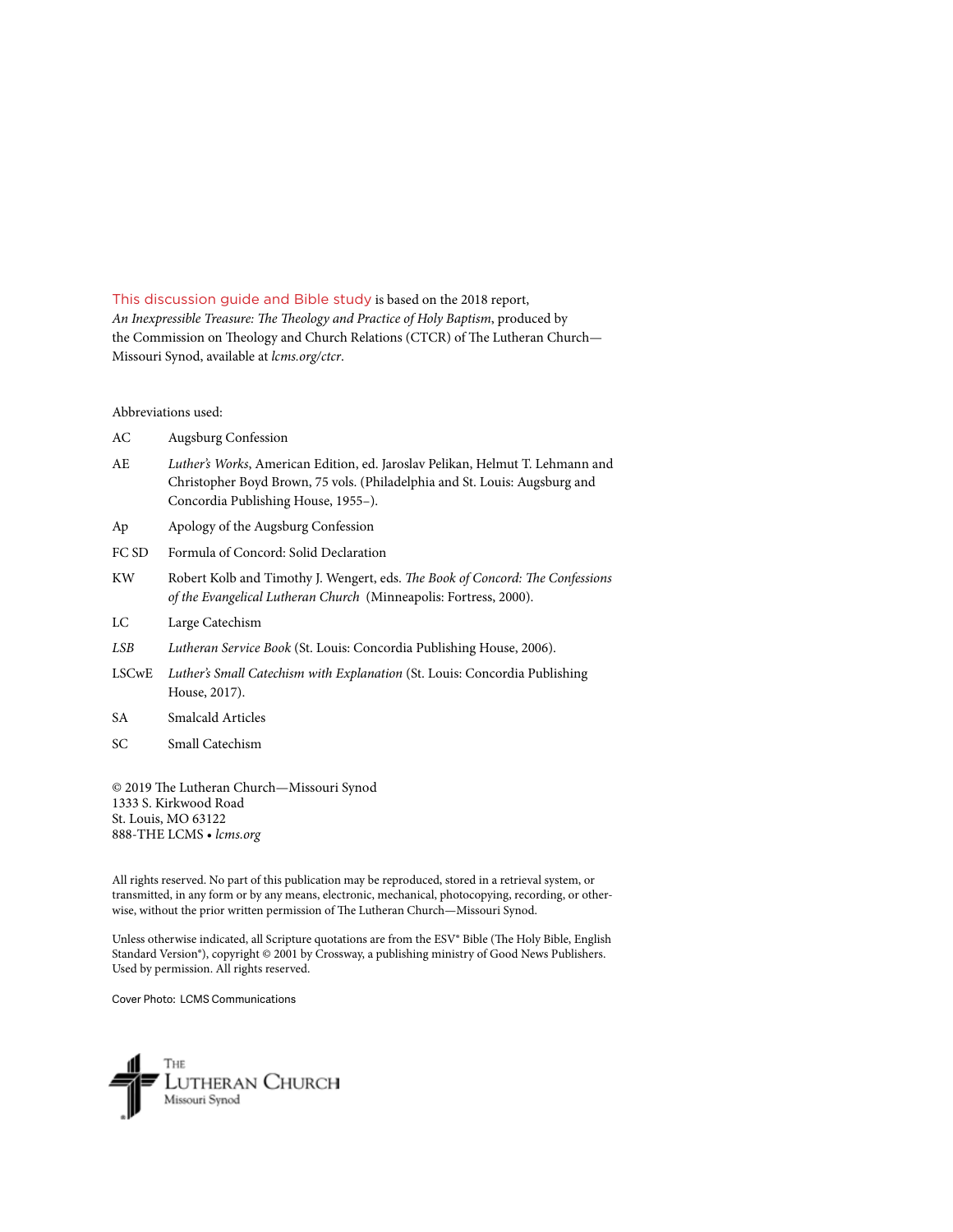A Bible Study and Discussion Guide for

# An Inexpressible Treasure

# THE THEOLOGY AND PRACTICE OF HOLY BAPTISM

## **CONTENTS**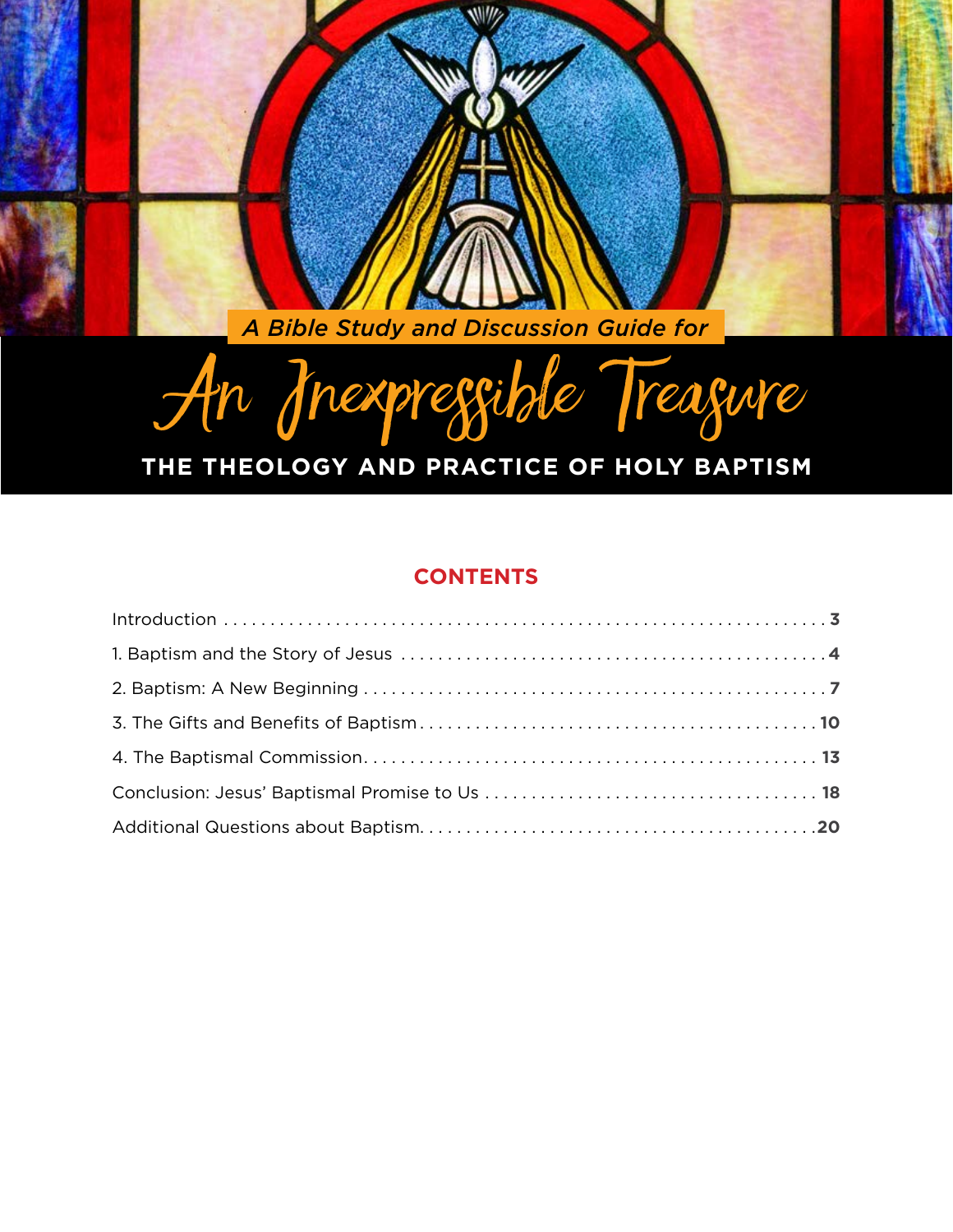## **INTRODUCTION**

<span id="page-3-0"></span>arly on the first day of the week, breath entered the body of a man who had been cru cified three days earlier. As He inhaled the stair of the tomb, everything in the universe ar human history changed. His body awakened to entered the body of a man who had been crucified three days earlier. As He inhaled the stale air of the tomb, everything in the universe and life. He sat up, stood up and left the tomb, appointed as Lord of God's entire creation.

*Read Matt. 28:18, Acts 17:30–31 and Heb. 1:1–2. What do these verses say about the resurrection, exaltation and lordship of Jesus Christ? What tasks and authority have been given to the Son?*

The crucified and risen Lord Jesus established Baptism as the entry into our new life under God's reign. Through Baptism, we are invited to participate in the Lord's Supper, to read and study the Scriptures and to care for one another as members of the Christian community. We have Jesus' promise that He will raise us from the dead on the Last Day to receive our eternal inheritance in the new heavens and the new earth.

*Read Acts 2:36–47. On the day of Pentecost, "about three thousand souls" received the Word and were baptized. How did these newly baptized believers express their new life under God's reign?*

The CTCR report and this discussion guide are organized in four parts:

**Part 1: Baptism and the Story of Jesus:** Set within the story of Jesus, the importance of Baptism for our lives flows out of the life of Christ. The first section tells that story as found in the Gospels and the book of Acts.

**Part 2: Baptism: A New Beginning:** The second section discusses the meaning and benefits of Baptism as taught in Scripture and the way in which Baptism places us within the context of God's promises to Israel in the Old Testament.

**Part 3: The Gifts and Benefits of Baptism:** The third section examines our privileges and responsibilities as members of God's kingdom, exploring those teachings in Scripture and in our catechisms. Baptism gives us the forgiveness of sins, life and salvation, delivers us from death and the devil and brings us safely through the final judgment.

**Part 4: The Baptismal Commission:** This section addresses theological and practical questions and discusses essential elements necessary for a Christian Baptism. The section also addresses certain matters that are not essential but are useful and beneficial for teaching.

**Additional Questions about Baptism:** A final section answers questions that people may raise about the theology and practice of Baptism.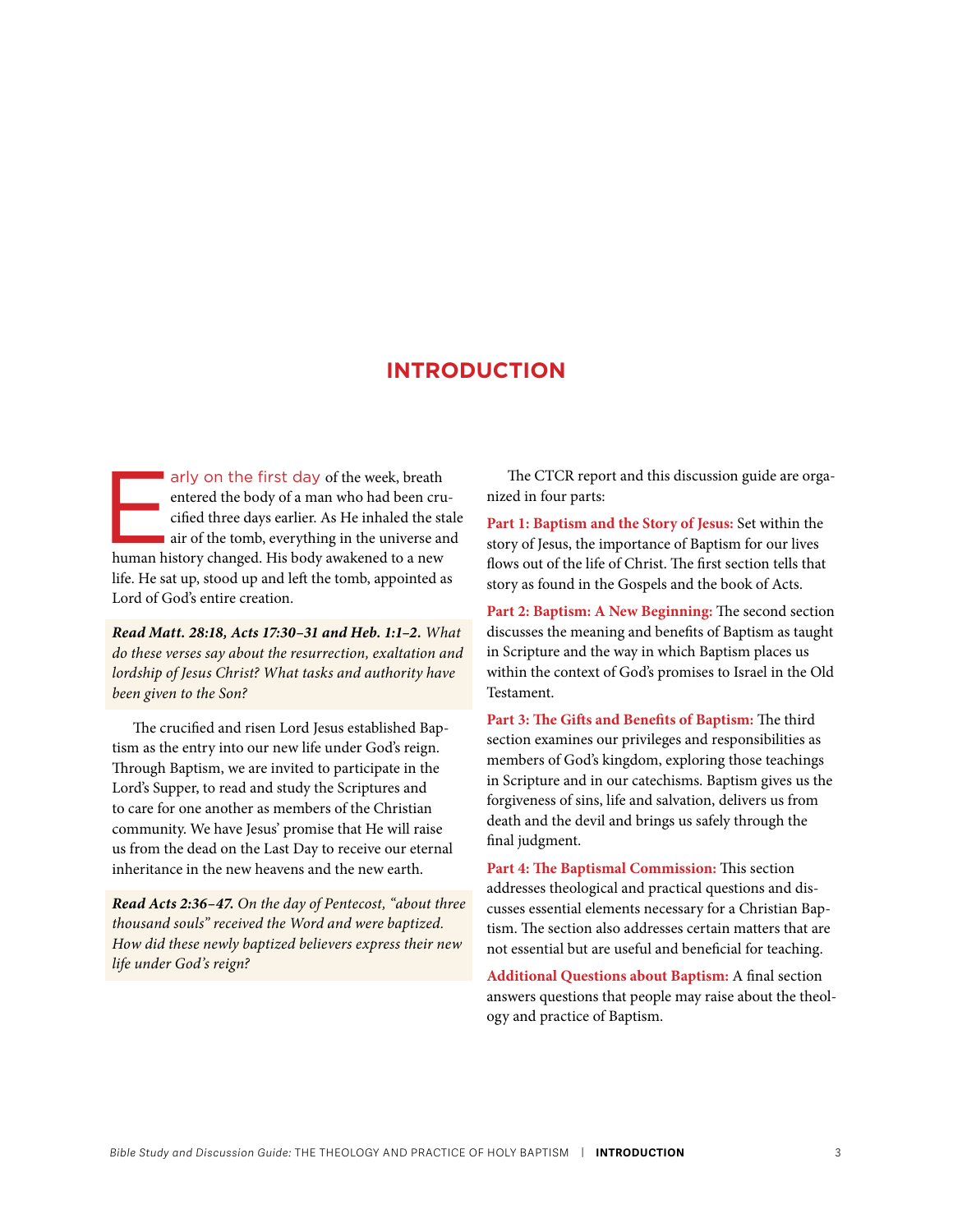## <span id="page-4-0"></span>**1. BAPTISM AND THE STORY OF JESUS**

hristians live according to a story —<br>a true account, history, His Story — about<br>God and His creation that finds its ultimate<br>expression in Jesus Christ.<sup>1</sup> We will conside<br>Baptism within that story. Baptized, we live as G a true account, history, His Story — about God and His creation that finds its ultimate expression in Jesus Christ.<sup>1</sup> We will consider Baptism within that story. Baptized, we live as God intends, daily receiving His rich and undeserved gifts, living in service to others and sharing God's delight for His creation.

We can see that the world is far from perfect. This is true for our lives as well, but we live according to the scriptural story in which Jesus came to put things right — to restore them to the way that God intended them to be. In Jesus' words and actions, we see human life as God intended it to be lived.

*Read Eph. 1:7–10 and Col. 1:19–23. What do these verses say about God's plan in Christ for all things on earth and in heaven?*

#### **Jesus' Baptism and the Reign of God**

The story of Jesus begins before the creation of the world. Jesus is the Word who was with God and who was God, the Word through whom all things were made (**John 1:1–4**). This Word, for us and for our salvation, "became flesh and dwelt among us" (**John 1:14**). Echoing the Old Testament prophets, John the Baptist announced the coming of the Word. God was sending His own Son, the Lamb of God, to reclaim His world and restore it to His gracious reign.

*Read Luke 3:7–14. How does John call the people to repentance in preparation for the coming of God's reign?*

John performed a baptism of repentance for the forgiveness of sins to re-orient God's chosen people to His purposes. John warned the spiritual leaders not to think that their bloodlines exempted them from the need to repent and produce the fruits of faith. "Every tree therefore that does not bear good fruit is cut down and thrown into the fire" (MATT. 3:9-10).

Jesus came to the Jordan River to be baptized. Why would Jesus, who had no sin, want — much less need to be baptized? But Jesus said that He and John needed to "fulfill all righteousness" (**Matt. 3:15**). In His baptism, Jesus aligned Himself with His sinful people (**Is. 53:12; John 1:29**). As He came up out of the water, the Holy Spirit came down in the form of a dove and the Father's voice from heaven declared, "This is my beloved Son, with whom I am well pleased" (MATT. 3:16-17).

Jesus' baptism marked the beginning of His public ministry. As John did before Him, Jesus also proclaimed, "The time is fulfilled, and the kingdom of God is at hand;

<sup>&</sup>lt;sup>1</sup> Throughout this document, every reference to "God's story" or "the story of Christ" assumes that we are talking about events that actually happened and are recorded for us with complete reliability by the Holy Scriptures. The word "story" is used to communicate that God's salvation is the true account of events that our God actually performed in history, especially in the deeds and words of the Lord Jesus. God did not save us by communicating a series of ideas; He saved us by actually doing things in Christ and promising saving gifts on the basis of what He did. In that important sense, the Gospel is a narrative, a *story*, *His* story.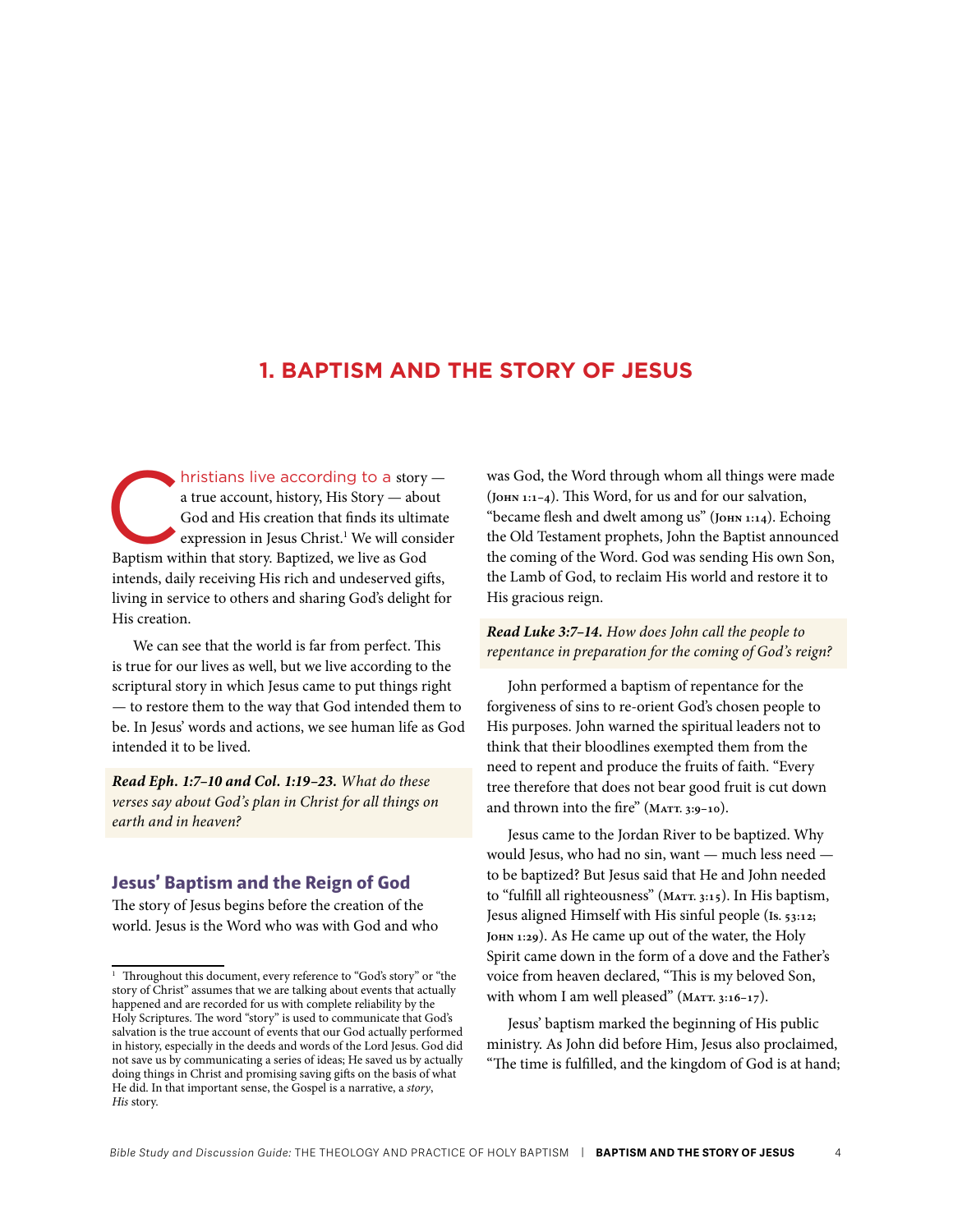repent and believe in the gospel" (**Mark 1:15**). With Jesus' ministry, the restored reign of God had arrived.

*Read Luke 4:16–30. When Jesus speaks at the synagogue in Nazareth, what does He say about the ministry He has now begun? What will He do as He restores the reign of God?*

In His parables, Jesus painted a picture of what it means to enter the kingdom of God.

*Read Matt. 22:1–14 and Luke 14:16–24. Who is initially invited to the banquets in these parables? Why don't the first invitees attend? In the end, who is invited to enjoy the banquets? What happens to those who reject the invitation?*

These parables speak of people in Israel who reject the Son. Yet God continues to invite all — even outsiders like the Gentiles — to sit at table with Abraham, Isaac and Jacob. These parables look forward to an invitation to come: "Blessed are those who are invited to the marriage supper of the Lamb" (**Rev. 19:9**).

Jesus re-established God's reign, freeing people from demon possession, healing their illnesses, feeding the hungry, raising the dead and forgiving sins. He associated with the outcasts of society. These things provide a glimpse of the reign of God and what it will look like on the day when He sets everything right once and for all.

"He came to his own, and his own people did not receive him" (**John 1:11**). Organized opposition arose among the religious leaders (**Matt. 21:45–46**). They looked for a way to have Jesus put to death — an outcome Jesus Himself anticipated: "I have a baptism to be baptized with, and how great is my distress until it is accomplished!" (**Luke 12:49–50**). The religious leaders conspired to have Jesus crucified by the Roman authorities. On the third day after His death, Jesus arose from the grave. Over the next 40 days He showed Himself to more than 500 people (**Acts 1:3; 1 Cor. 15:5–8**).

*Read Acts 2:32–36, Rom. 1:1–6 and Phil. 2:8–11. How has God exalted His crucified and risen Son? How is Jesus' identity confirmed through His resurrection?*

#### **Baptism: God's Invitation into the Kingdom of God**

Before ascending to take up His reign at the right hand of God, Jesus gathered His disciples and spoke to them about His future plans.

*Read Matt. 28:16–20 and Acts 1:6–8. What is the extent of Jesus' authority and kingdom? How will His reign be expanded "to the end of the earth?"*

There is no authority that Jesus does not have. Under His reign, the entire earth will be renewed and refreshed as foretold (**Is. 49:6; Is. 11:1–10**). The crucified and risen Lord gave His disciples the task of participating in the re-establishment of God's reign by making people followers of Jesus. He sends His disciples out to bring *all*  nations back to their Creator.

Jesus' commission looks forward to the day when God will be worshiped as Creator and Lord by all nations (**Is. 2:1–5; Mal. 1:11**). Jesus invites all people to follow Him into the kingdom of God through Baptism and to enjoy all the benefits and privileges of living under God's gracious reign. On the day of Pentecost, Peter proclaimed God's reign to a large crowd gathered in Jerusalem.

*Read Acts 2:32–41. Why are the people alarmed when they hear Peter's announcement of the lordship of Jesus Christ? How does Peter respond to their fear? To whom does the Kingdom belong?*

The disciples took this news about Jesus' resurrection and His lordship out into the world.

*Read Acts 10:34–43 and Acts 17:24–31. According to these proclamations of the Gospel by Peter and Paul, how has the Creator made Himself known? What is said about the authority and power of the risen Lord Jesus?*

The disciples took the Gospel to the ends of the known world. Everywhere they went people were made followers of Jesus and citizens of God's kingdom through Baptism, learning all that Jesus commanded (**Matt. 28:20**).

*Read Acts 8:26–39; Acts 10:1–2 44–48; Acts 16:14–15, 25–33; and Acts 18:8. In each account, who is brought into the Kingdom through Baptism? How do these individuals represent "all nations?"*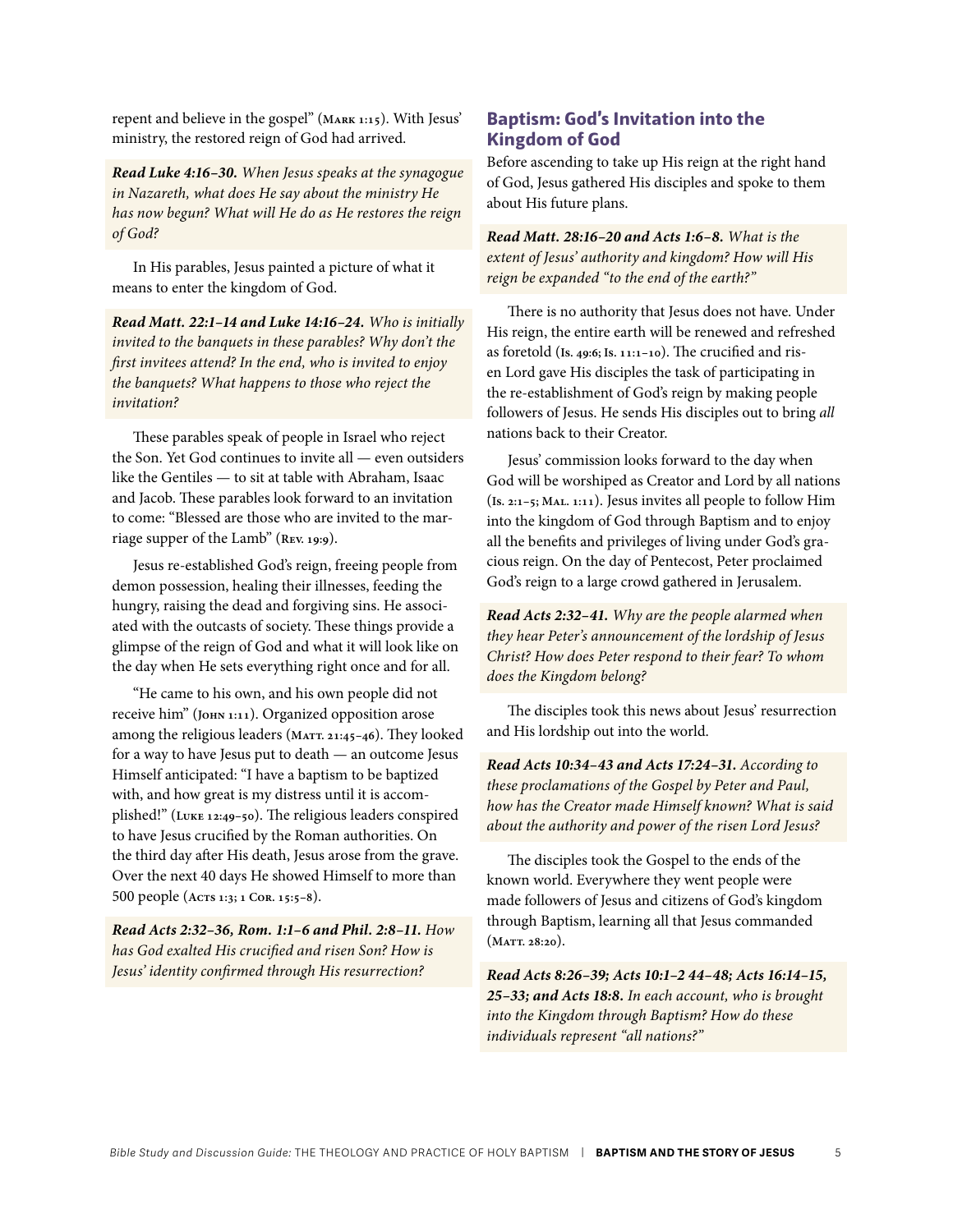The apostles continued to teach God's people through visits and personal letters. These Spirit-inspired texts of Scripture continue to shape and guide us today as we share the Gospel with the world. We are part of the ongoing story. Over the past 2,000 years, Jesus' followers have continued to carry out His commission to bring all nations into the kingdom of God. Today, most of us who are baptized are the descendants of those who belonged to "the nations," that is, those who were not part of God's chosen people of Israel. Now we *are* God's chosen people through Baptism.

We will not arrive at the end of the story until the risen Lord Jesus returns to cleanse His creation of sin and evil: "Behold, I am making all things new" (**Rev. 21:5**). When He returns, we will be raised from the dead to live as coheirs and co-rulers with Him in the new creation, for the glory of God (**Rev. 5:9–10**).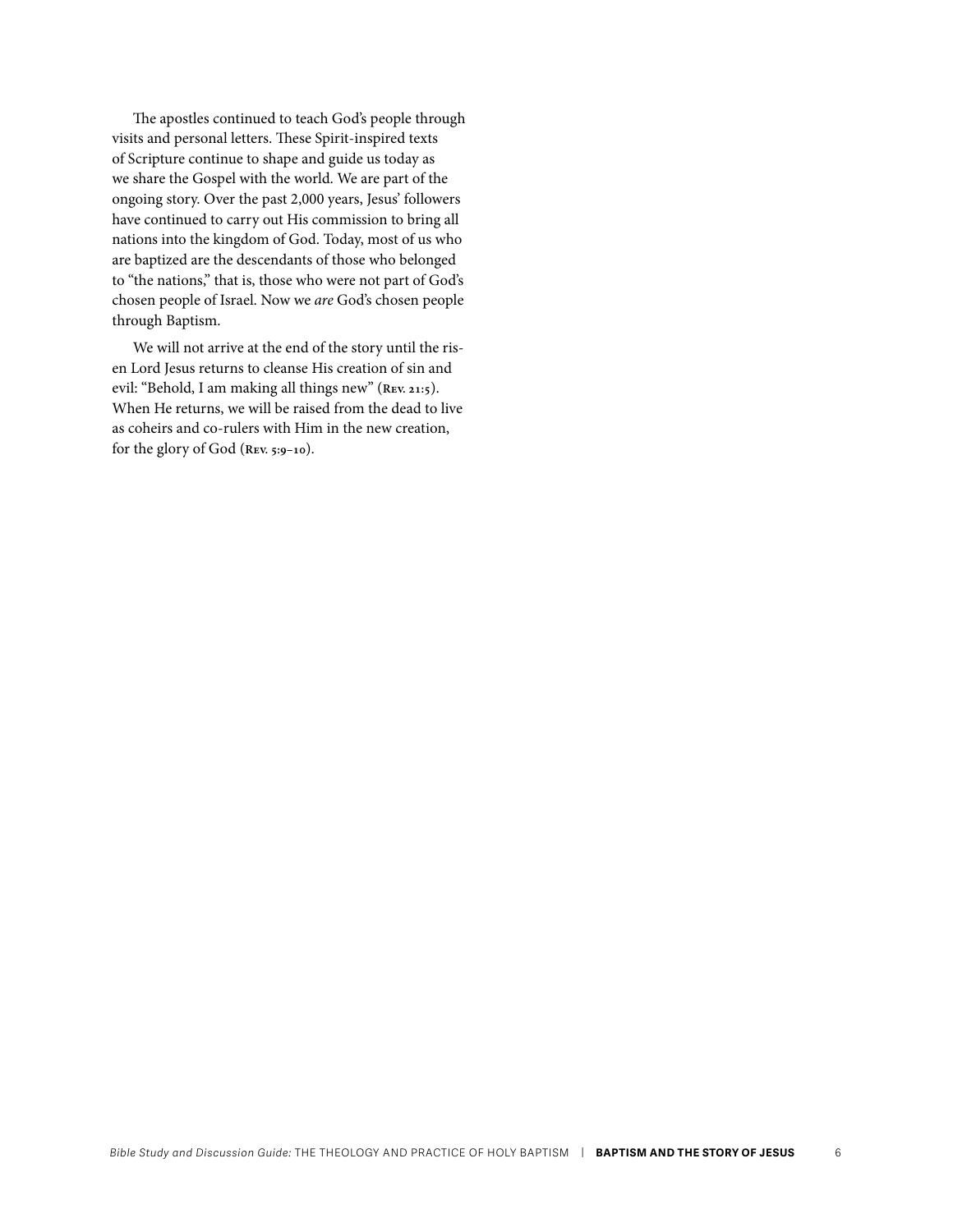## <span id="page-7-0"></span>**2. BAPTISM: A NEW BEGINNING**

esus' baptism marked a new beginning for the world as He began His ministry to rescue and renew God's creation. Following "baptism" of death on the cross (Luke 12:50), resurrection marked a new beginning for Him as He esus' baptism marked a new beginning for the world as He began His ministry to rescue and renew God's creation. Following His "baptism" of death on the cross (**Luke 12:50**), His took up the full exercise of His authority as the Lord of God's creation (MATT. 28:18).

Baptism brings about a new beginning in which a person confesses that "Jesus Christ … is my Lord, who has redeemed me … that I may be His own and live under Him in His kingdom and serve Him in everlasting righteousness, innocence, and blessedness."2 This new beginning is described in Scripture in terms of a new birth, a new identity and a new life within a new community — the Body of Christ.

*Read 2 Cor. 5:17, Gal. 2:19–20, 1 Cor. 12:13 and 1 Peter 1:3–5. What do these verses tell us about our newness of life in Christ Jesus?*

#### **New Birth and Life**

Many in Jesus' day took pride in being direct descendants of Abraham, citizens of Israel by birth, often believing their status as God's chosen people to be a *right* rather than a *gift*. John the Baptist warned the religious leaders that they dare not think their bloodlines absolved them from accountability to their Creator (**Luke 3:8**).

They, too, must repent and receive God's merciful promise of forgiveness.

*Read John 3:3–5 and Gal. 3:27–29. What does Jesus tell Nicodemus about water and rebirth? According to the apostle Paul, into whose family line are we born through Baptism?*

Jesus connects water and the Spirit with the imagery of birth. This reminds us of the process in which a mother's water breaks and a child enters the world. The first thing the child must do is take in a breath of air. In Baptism, the Holy Spirit (referred to in the Nicene Creed as the "Lord and giver of life") gives us the breath of eternal life. The Spirit who once hovered over the waters of creation (**Gen. 1:2**) now hovers over the waters of the new creation in the baptismal font out of which will arise a new creature, a baptized child of God.

*Read Titus 3:4–7. What language of new birth does the apostle Paul use in this passage?* 

"If anyone is in Christ, he is a new creation" (**2 Cor. 5:17**). Paul's language, "in Christ," points us to Jesus, the second or last Adam, the head of a new human community (**1 Cor. 15:45**). By His conception and birth, Jesus entered the world as the second Adam who came to undo the damage caused by the first Adam's rebellion. As the last Adam, Jesus reveals what it means to be a human creature living in total dependence upon the Creator and in complete accordance with His will.

<sup>2</sup> The Apostles' Creed, *Luther's Small Catechism with Explanation* (St. Louis: Concordia Publishing House, 2017), 17.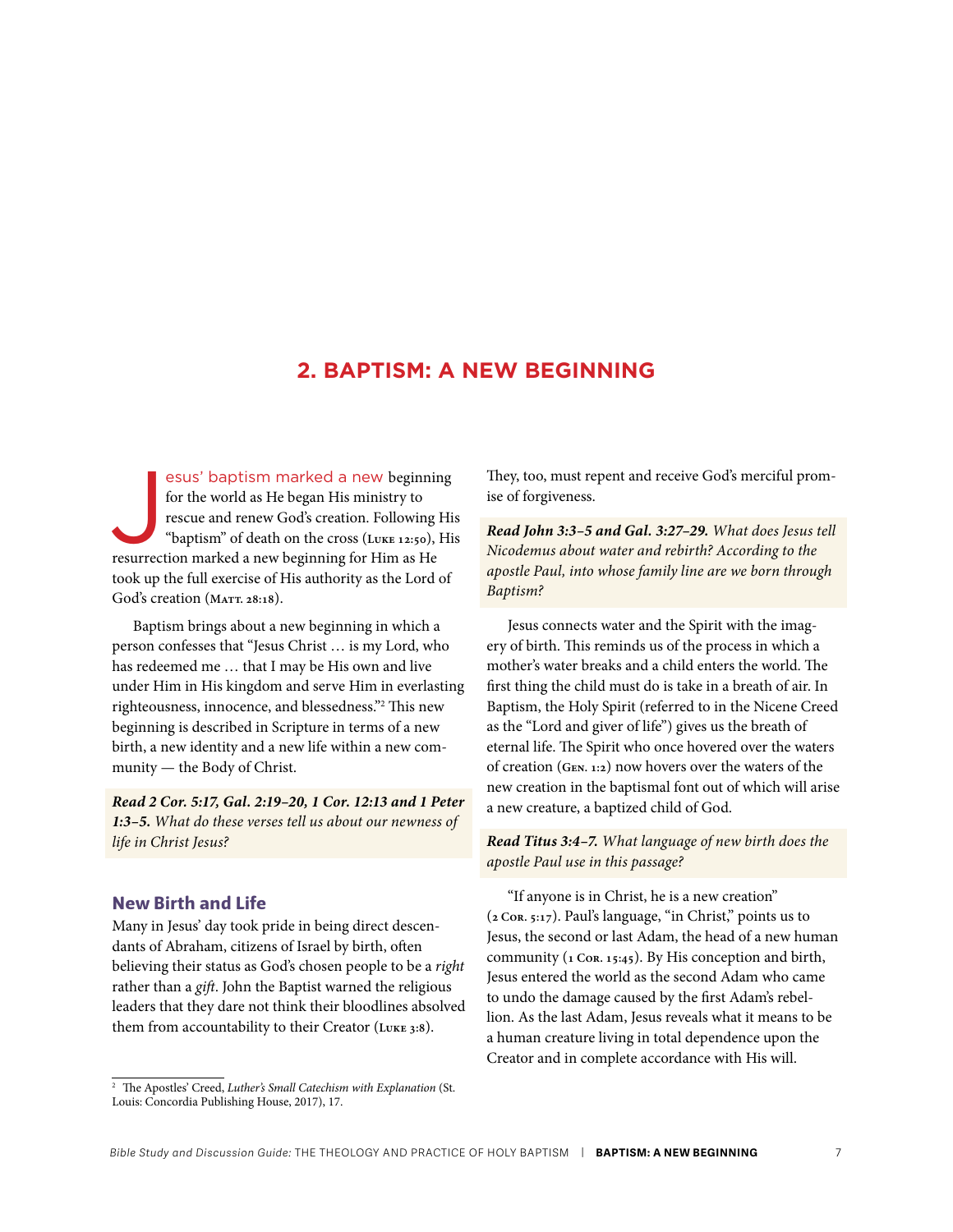Just as our birthdays celebrate our entrance into life in this world, Baptism marks our entrance into a new life, an eternal life in God's promised new creation. Christian parents are often encouraged to celebrate the baptismal birthdays of their children.

*What are some ways in which you might celebrate children's baptismal birthdays? How might you celebrate your own baptismal birthday?*

#### **We Are Made Children of Abraham through Baptism**

We need to locate Baptism within the wider story of God and Israel. We become members of God's kingdom by becoming *members of His chosen people of Israel.* Through His chosen people God would rescue His creation. For this reason, the ancestry of Jesus is important.

*Read Matt. 1:1 and Luke 3:38. According to the first verse of Matthew's Gospel, from whom is Jesus descended? How far back does Luke trace Jesus' ancestry?* 

Jesus is Israel's promised Messiah from the line of King David. Luke traces the Savior's genealogy through Adam to God. Luke's account of Jesus' lineage is given immediately after His Baptism, when God declared, "You are my beloved Son."

In Jesus' genealogies we see how the Creator remained faithful to His beloved (and unfaithful!) people even after Adam and Eve rejected His will for them. God would make His creation good again and do so through the human creatures who ruined it. To that end, God chose Abraham.

*Read Gen. 12:1–3, Gen. 15:5–6 and Gen. 17:9–12. What promises did God make to Abraham? At what age were males to be identified as God's covenant people through circumcision?*

God ultimately carried out His promise to Abraham through one particular descendant. Jesus is that promised offspring (**Gal. 3:16**).

*Read Rom. 4:13–17, Gal. 3:26–29 and Col. 2:11–12. How does the apostle Paul connect us to Abraham's story, showing that we are children of Abraham? How is circumcision compared to Baptism?*

God's promise to Abraham now extends from Jesus to all those who were not blood descendants of Abraham. In other words, through Baptism we "outsiders" (the nations, **Is. 49:6**) have become the children of Abraham — and thus children of God.

#### **We Are Adopted as Children of God through Baptism**

*Read Ex. 4:22–23, Hos. 11:1–2 and Matt. 2:13–15. In Moses' message for Pharaoh, how does God refer to Israel? When was God's Son called out of Egypt?*

Baptism makes us children of God by giving us a share in Jesus' own sonship. In Baptism, we become God's beloved children, just as He called Jesus His "beloved Son."

#### *Read Gal. 4:4–7. What does the apostle say about our sonship in Christ Jesus?*

Through Baptism we are given the blessings and inheritance of the children of God. Baptism brings with it an invitation to join God for the family meal. After many were baptized at Pentecost, "they devoted themselves to the apostles' teaching and the fellowship, to the breaking of bread and the prayers" (**Acts 2:42**). We, the baptized, come together to hear the apostles' teachings and gather at the Lord's Supper.

Baptism also entitles us to approach and address our Creator as Father. When the disciples asked Jesus to teach them how to pray, He taught them to build on His relationship with the Father by praying: "*Our Father* who art in heaven." With these words, "God tenderly invites us to believe that He is our true Father and that we are His true children, so that with all boldness and confidence we may ask Him as dear children ask their dear father."3

We now approach God in confident prayer through His Son Jesus and under the guidance of the Holy Spirit, who teaches us to pray in Jesus' name. Jesus reconciles us to God so that we can see the love in the Father's heart for us and for His beloved creation.

<sup>3</sup> The Lord's Prayer, *Luther's Small Catechism with Explanation*, 19–20, emphasis added.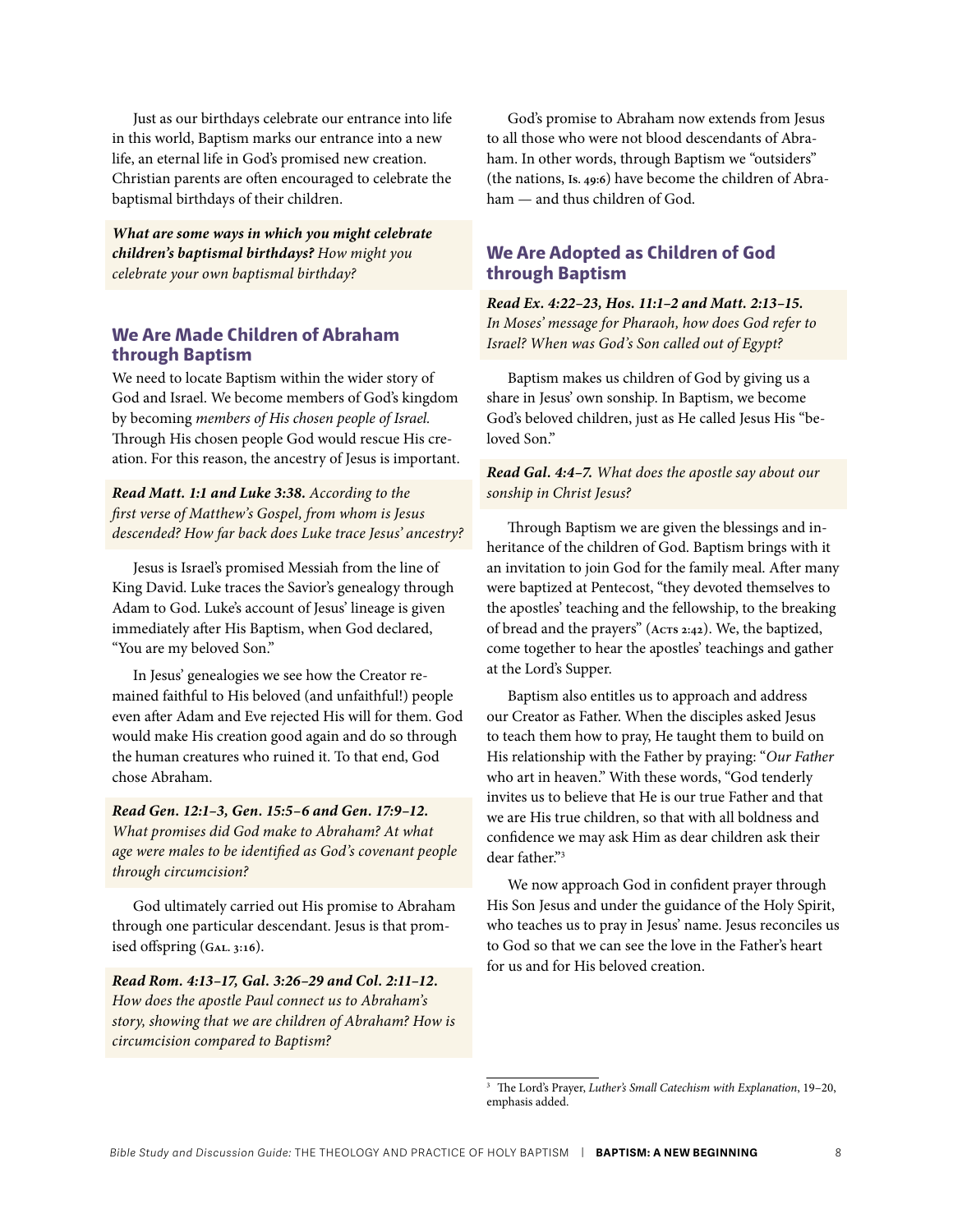#### **Baptism Makes Us Members of a New Community**

In Baptism we begin a new life as members of God's family. We become numbered among the (innumerable!) offspring that God promised to Abraham (**Gen. 15:5–6**). These descendants of Abraham include not only the Israelites who lived by faith in God's promise but also *all* believers scattered throughout the world. Baptism incorporates us into a community that reaches back thousands of years and extends around the entire world. We know that community today as the Church, the new Israel, the Body of Christ.

*Read Rom. 12:4–8, 1 Cor. 12:12–13, 1 Cor. 10:17 and Eph. 4:4–5. What do these verses say about the one Body into which we are baptized?*

In Baptism we are united with Christ and with every other baptized Christian. We share the same promises and the same hope in the unbreakable unity of the Body of Christ. As members of God's family, we are called to look after each other — even if we do not always like each other very much or know each other personally! Love for one another guides our use of God's gifts (**1 Cor. 12:7**).

*Read Acts 11:27–30 and Gal. 6:9–10. How do the Gentile Christians of Antioch put their love into action for the sake of the Jewish Christians in Judea? What does Paul tell the Christians of Galatia about their love for others?*

Jesus said, "By this all people will know that you are my disciples, if you have love for one another" (**John 13:35**). Love was a distinguishing mark for Christians within the ancient world, prompting pagans to exclaim, "See … how they love one another!"4 That is what life under the restored reign of God looks like in practice.

Baptism's formation of Christians into a new community has significant implications for our practice of Baptism. Ordinarily it is most fitting to perform Baptism within the context of the entire assembled congregation. This highlights the rite as an act of adoption by which we are welcomed into a new family and community.

<sup>4</sup> Tertullian, "Apology," ch. XXXIX, in *Ante-Nicene Fathers*, vol. 3, ed. A. Cleveland Coxe, (Peabody, Mass.: Hendrickson Publishers, Inc., 1995), 46.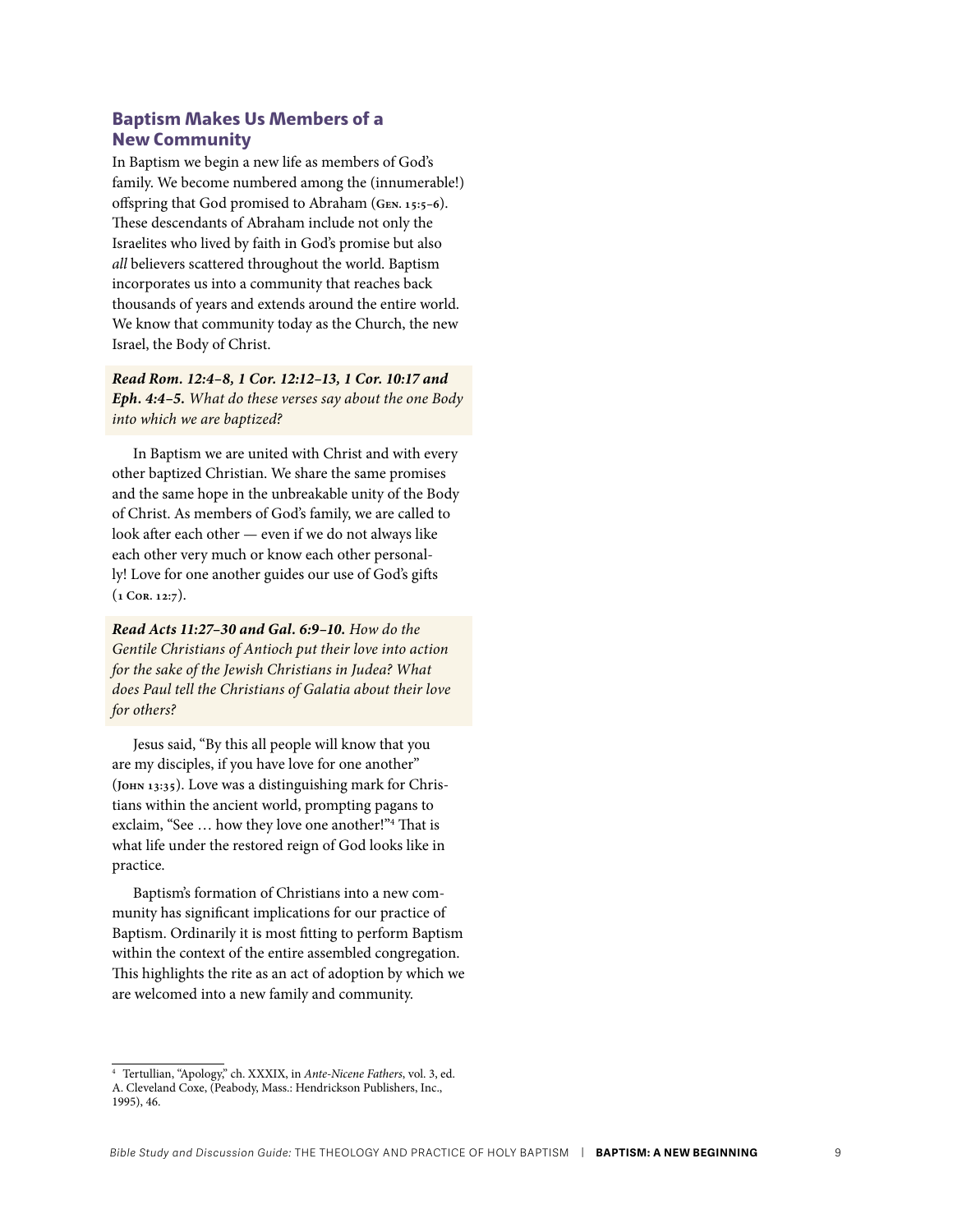## <span id="page-10-0"></span>**3. THE GIFTS AND BENEFITS OF BAPTISM**

artin Luther asks, "What benefits<br>does Baptism give?" He answers: "It work<br>forgiveness of sins, rescues from death an<br>the devil, and gives eternal salvation to all<br>who believe this, as the words and promises of God de does Baptism give?" He answers: "It works forgiveness of sins, rescues from death and the devil, and gives eternal salvation to all who believe this, as the words and promises of God declare."5 We will use Luther's response to discuss the gifts and benefits promised and delivered to us in Baptism.

#### **Baptism Promises the Forgiveness of Sins**

When we forgive someone, we promise that we will not allow the past to determine our future relationship. When God forgives us, He promises us that He will not allow our sin to determine or affect life together with Him. Our relationships with God and with each other are given a fresh start.

*Read Micah 7:19, Is. 38:17, Is. 43:25 and Ps. 103:10–12. What does God say concerning His forgiveness and our sins?*

Time and time again, Israel failed to live as God's chosen people. Each time they turned their backs upon God, they fractured their relationship with Him. The relationship could only be repaired by God Himself. He forgave His people and gave them a new start. The New Testament speaks about Baptism as being administered for the forgiveness of sins.

*Read Acts 2:36–39 and Col. 2:11–13. In his response to the people on Pentecost, how does Peter highlight the* 

<sup>5</sup> Baptism, *Luther's Small Catechism with Explanation*, 23.

*connection between Baptism and the forgiveness of sins? What does the apostle Paul say in these verses from Colossians concerning Baptism and forgiveness?* 

The Nicene Creed emphasizes the connection between Baptism and forgiveness in the words, "one Baptism for the remission of sins." God will never dredge up the past and throw it into our faces. His forgiveness gives us a clear conscience, enabling us to feel clean again, based on His sure and certain Word and promise (**1 Peter 3:21**). We need not feel shame before God and try to hide from Him as Adam and Eve did (**Gen. 3:8–10**).

The gift of forgiveness in Baptism is highlighted by the vivid image of washing. In its literal sense, the New Testament word baptize indicates cleansing, normally by washing with water — whether washing tables, dishes or people.6 The washing of Baptism often comes with the reminder that it is good to be  $-$  and stay  $-$  clean.

*Read Acts 22:12–16, Eph. 5:25–27 and 1 Cor. 6:9–20. How is the imagery of washing in Baptism used in these verses? What does the apostle Paul say to the Corinthians about their earlier, unwashed lives? How does he then encourage them to remain clean?*

The gift of forgiveness promised in Baptism brings us into an intimate relationship with God our Father. We may always run to Him for forgiveness. Confession and absolution is an important way in which we live out our baptismal relationship with God. When we fail to live as

<sup>6</sup> In Mark 7:4, the Greek word *baptismos* is used for "the washing of cups and pots and copper vessels and dining couches."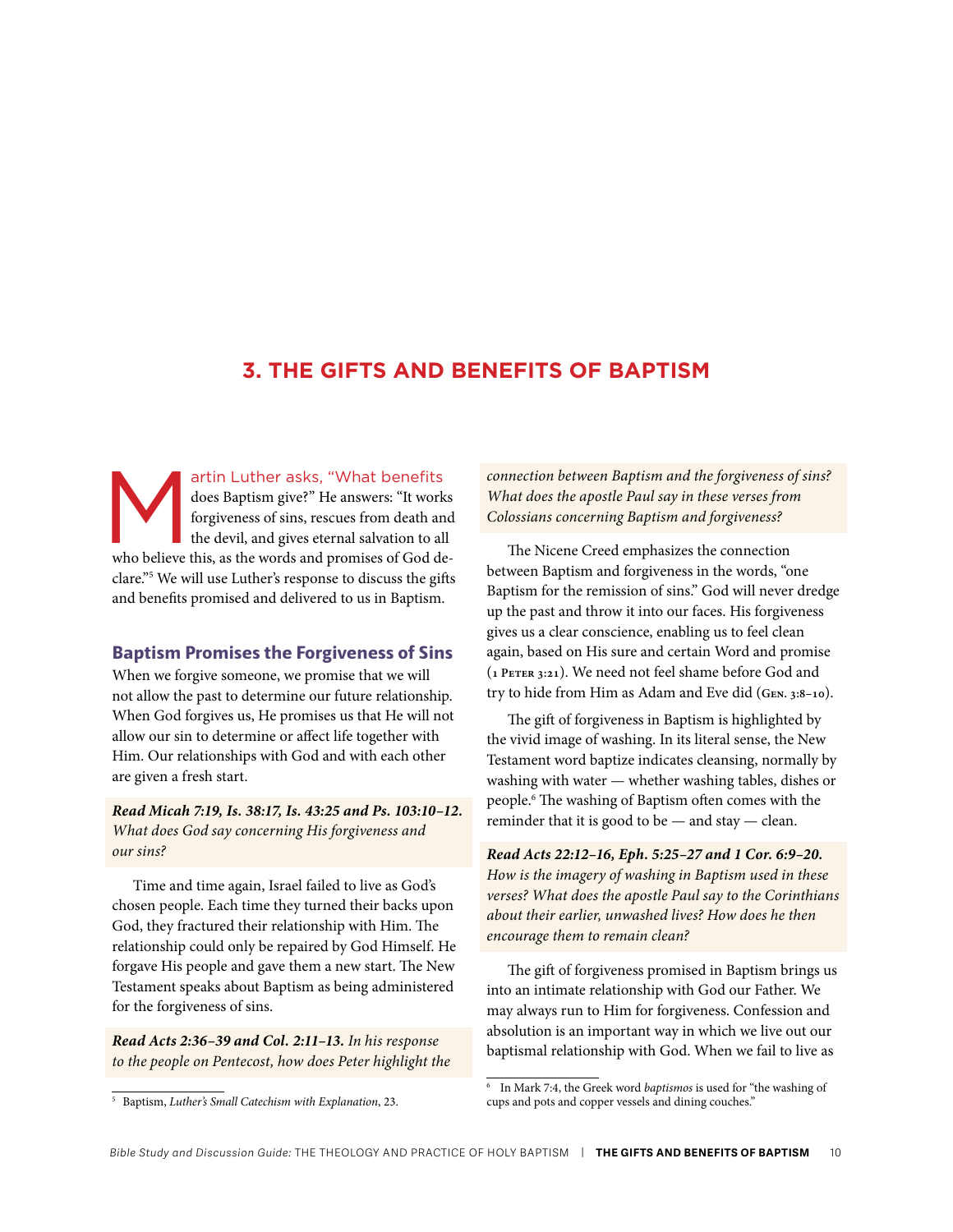the new people of God (and that does and will happen!), we confess our sins and request: "Please take these sins and get them out of my sight. I don't want them anymore!" In response to our plea, God speaks His word of forgiveness within the Church. This is most commonly done in public in the worship service, but it can also take place in private confession and absolution.7

#### **Baptism Promises Freedom from Death and the Devil**

Nothing marks the dramatic break with our past life more decisively than death. Nothing marks the dramatic beginning of a new life more than the resurrection of the body.

*Read Rom. 5:12–17 and 1 Cor. 15:21–22. How does Paul speak of death and new life as he compares Adam's disobedience with Christ's obedience?*

Christ's death marks the beginning of the end of death that ruled the world from the time of Satan's deception and the rebellion of Adam and Eve. Christ's resurrection marks the beginning of a bright new future resulting from His obedience and His reign as Lord (**Eph. 1:19–21**). As Martin Luther says, "[We] are presently in the dawn of the age to come."8 The dawn is not yet the full light of the noonday sun. The sun still lies below the horizon, but its light is beginning to illumine the land. The full light of day is coming.

*Read Rom. 6:3–11. What happens to us in Baptism? What happens to our "old self?" How must we now think of ourselves?*

Baptism weaves our story into the story of Christ. Our "old self" was crucified with Christ. We are no longer enslaved to sin. We are set free from the tyranny of death that ruled the world since Adam. Baptism also unites us with Christ's *resurrection*. Dying and rising with Christ in Baptism serves as the basis for many of Paul's exhortations about what it means for baptized Christians to live a new life under the lordship of Jesus.

*Read Rom. 6:12–14, Gal. 2:19–20 and Col. 3:1–4. How does Baptism shape our lives through our connection with Christ's death and resurrection? What does it mean to set our minds "on things that are above?"*

Burial and resurrection in Baptism should be a daily pattern for the Christian life. Our old, self-centered life "should by daily contrition and repentance be drowned and die with all sins and evil desires, and that a new man should daily emerge and arise to live before God in righteousness and purity forever."9 This takes place through confessing our sins (in which we die to sin) and receiving forgiveness (in which we are given a new and fresh life).

#### *Read Col. 2:13–15. How was the record of our sins cancelled? How did God disarm and shame "the rulers and authorities?"*

In His resurrection from the dead, Christ laid waste Satan's power to accuse and destroy us, leading captive all evil spiritual powers. We participate in this triumph because we have been joined to Christ in Baptism. Satan continues to tempt us with his lies, but he cannot overcome the power of God's baptismal promise. Baptism also anticipates and prefigures our bodily resurrection on that great day when Christ will return to gather our bodies from the dust, fashion them anew and breathe new life — eternal life — into them.

*Read 1 Cor. 15:42–58. How does the apostle describe our resurrection bodies? What will it mean to "bear the image of the man of heaven?" What mocking questions are asked of death, the defeated enemy? How does the hope of the bodily resurrection impact our lives right now?*

The final victory over death will emerge on the Last Day in all its glory, and the defeat of Satan will be complete and final (**1 Cor. 15:26; Rev. 20:10**).

*Rom. 8:18–25 and 31–39. How will creation share in the glory of Christ's return? Why can we be certain that "God is for us?"*

On the Last Day, Christ's work of new creation will be complete. All who are baptized and live by faith under His lordship will be set free from death and the devil forever. God's work of death and resurrection,

<sup>7</sup> See Confession, *Luther's Small Catechism with Explanation*, 25, and Commission on Worship of The Lutheran Church—Missouri Synod, "Individual Confession and Absolution," in *Lutheran Service Book (LSB)* (Saint Louis: Concordia Publishing House, 2006), 292–93. See also the 2018 CTCR report, *Confession and Absolution* and the accompanying study guide, accessed March 9, 2019, *[lcms.org/ctcr](http://lcms.org/ctcr)*.

<sup>8</sup> Quoted in Oswald Bayer, *Martin Luther's Theology: A Contemporary Interpretation*, trans. Thomas H. Trapp (Grand Rapids: Wm. B. Eerdmans, 2008), 108.

<sup>9</sup> Baptism, *Luther's Small Catechism with Explanation*, 24.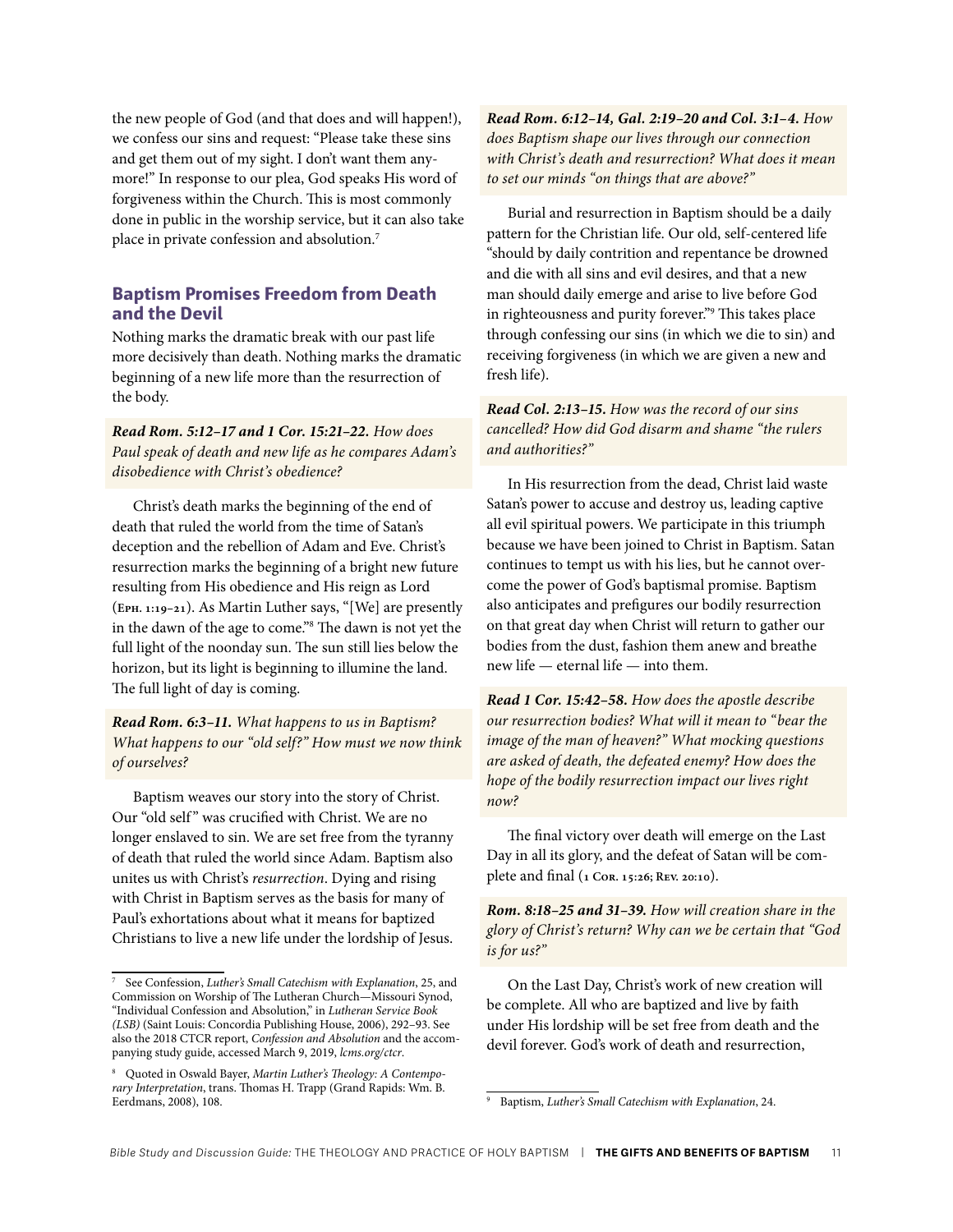accomplished in Jesus and granted to us by faith in Baptism, will reach its final goal.

This accent on Baptism as new creation has found expression symbolically within the church. Baptismal fonts, for example, are often fashioned with eight sides. This reflects the ancient tradition of seeing Easter as the eighth day of creation — the first day of the new creation that was ushered in by Christ's resurrection.<sup>10</sup>

#### **Baptism Promises Safe Passage through the Final Judgment**

The ministry of Jesus began with the announcement that the kingdom of God was at hand (**Mark 1:15**). Christ would "clean house" and sweep out all sin and evil from His creation, restoring it and making all things new. These two dimensions of the same event — cleansing destruction and restoration — are expressed by Peter with reference to the flood and Noah's ark as a comparison to Baptism. God uses the power of water both to destroy and to save.

*Read 1 Peter 3:18–22 and 2 Peter 3:5–7. How did the waters of the flood both destroy and save? How is the destruction of the flood compared to events of the Last Day?*

What happened to us in Baptism will ultimately happen to the heavens and the earth. Just as the flood swept the earth clean of sin and evil in Noah's day, fire will purge the earth of sin and evil on the day of Christ's return. The new and glorious heavens and new earth will emerge.

This theme of destruction and rescue recalls the Exodus. The armies of Egypt were destroyed in the waters of the Red Sea after the people of Israel passed safely through on dry land. The passage through the water formed the transition from their old life under slavery to their new identity as those who were "free to be people of God."11 Paul connects this event with Baptism.

*Read 1 Cor. 10:1–4, Matt. 3:7 and 1 Thess. 1:9–10. How were the Israelites "baptized" during the Exodus? How are we saved from "the wrath to come?"*

In Baptism we are rescued from God's wrathful judgment against sin. Jesus promises to lead us into the "promised land" of the new creation and share His reign with us. As the second Adam, Jesus exercises the dominion that the First Adam abdicated through his sinful rebellion.

*Read Eph. 2:4–6, 2 Tim. 2:11–12 and Rev. 5:9–10. When we were "dead in our trespasses," what did God do for us? What is said in these verses about reigning with Christ?*

But over what will we rule with Christ? With our restoration as creatures made in the image of God and the restoration of the world as God's good creation, we will receive over the new earth the benevolent dominion for which the entire creation longs as it groans in travail (**Rom. 8:20–23**). Creation eagerly awaits the day when it will be set free from the tyrannical, domineering rule of sin, death and Satan, and come under the benevolent rule of God's children. We who are baptized into our crucified and risen Lord will inherit the earth (**Matt. 5:5**).

The writer of the Epistle of Barnabas (about AD 100) comments that God will, on the eighth day, make "a beginning of another world." Then the writer explains, "Wherefore, also, we keep the eighth day with joyfulness, the day also on which Jesus rose from the dead." "The Epistle of Barnabas," chap. XV, in *Ante-Nicene Fathers*, vol. 1, eds. Alexander Roberts and James Donaldson (Peabody, Mass.: Hendrickson Publishers, Inc., 1995), 146.

<sup>11</sup> *Lutheran Service Book*, 155.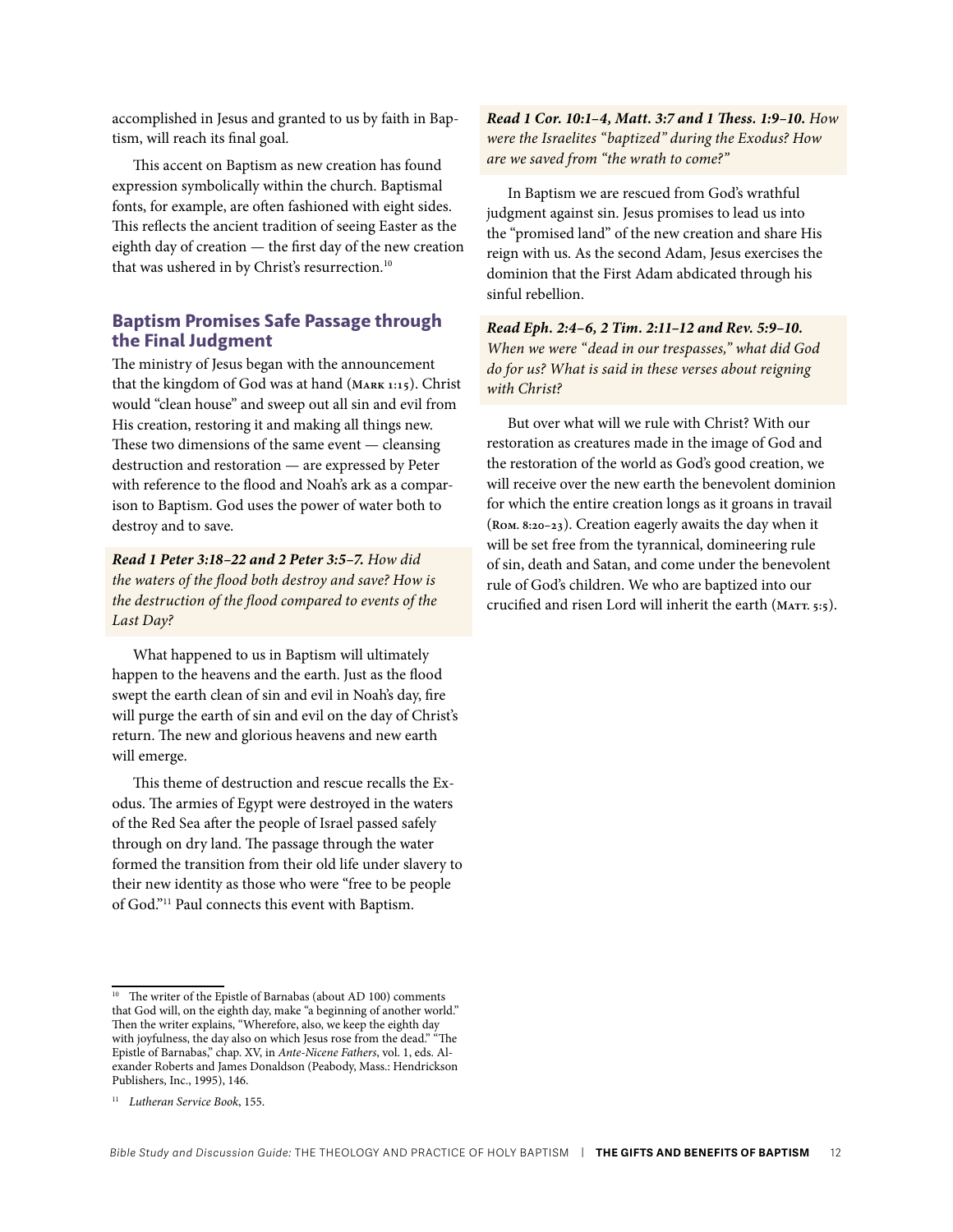## <span id="page-13-0"></span>**4. THE BAPTISMAL COMMISSION**

*Read Matt. 28:18–20. What instructions does Jesus give concerning Baptism?*

esus' Great Commission to His followe<br>in Matthew 28 provides the basis for the<br>Church's teaching and practice of Baptism. A<br>baptism is a Christian Baptism only when it is<br>carried out in accordance with Jesus' words. With t esus' Great Commission to His followers in Matthew 28 provides the basis for the Church's teaching and practice of Baptism. A baptism is a Christian Baptism only when it is authority vested in Him by His resurrection, Jesus sends His disciples into the world to baptize in the name of the Father and of the Son and of the Holy Spirit. They are to teach Jesus' followers everything that He has commanded.

#### **Who Is to Be Baptized?**

*Read 1 Cor. 1:14–16, Acts 16:14–15 and Acts 16:29–34. In these verses, whose families and households were baptized?*

In the early years of the Church's growth, since so many adults were being converted to the faith, most Baptisms were of adults who brought with them their entire households. This normally consisted not only of parents and children but also those who were dependent on the household for their income and livelihood. Our baptismal rites today (in *LSB*) still reflect that early church missionary context of reaching out to adults, particularly with respect to the questions that are asked of the one being baptized. As Christianity grew and spread, and since more and more children were born into Christian families, Baptisms of infants and young children became

more common (for the promise belongs to them as well). That, therefore, has been the norm in Lutheran churches until recently, as demographic and cultural shifts are moving the church back into a more "missionary" posture in many ways and places. As we were brought to Jesus in Baptism, we now bring our infants, children and families to Jesus that they might also become His followers and citizens in God's realm.

*Read Acts 2:36–41. To whom do the blessings and promise of Baptism belong?*

#### **How Is the Water to Be Applied in Baptism?**

The normal, literal sense of the word "baptize" means to "wash with water," by immersing, pouring, splashing or sprinkling. The Bible does not say how much water one must use or how it should be applied. It simply says "baptize" or "apply water."

The practice of immersing a person beneath the water symbolizes being buried and raised with Christ (**Rom. 6:1–4**). Pouring water indicates a "washing" (**1 Cor. 6:11**). The Bible does not command a certain method, which is sufficient reason for the church not to insist on a particular method of using the water in Baptism. Ordinarily in the Lutheran church, Baptisms are done by sprinkling or pouring water over the head of the person being baptized.

The way in which the water is applied, or the amount of water used, is not a matter of central importance for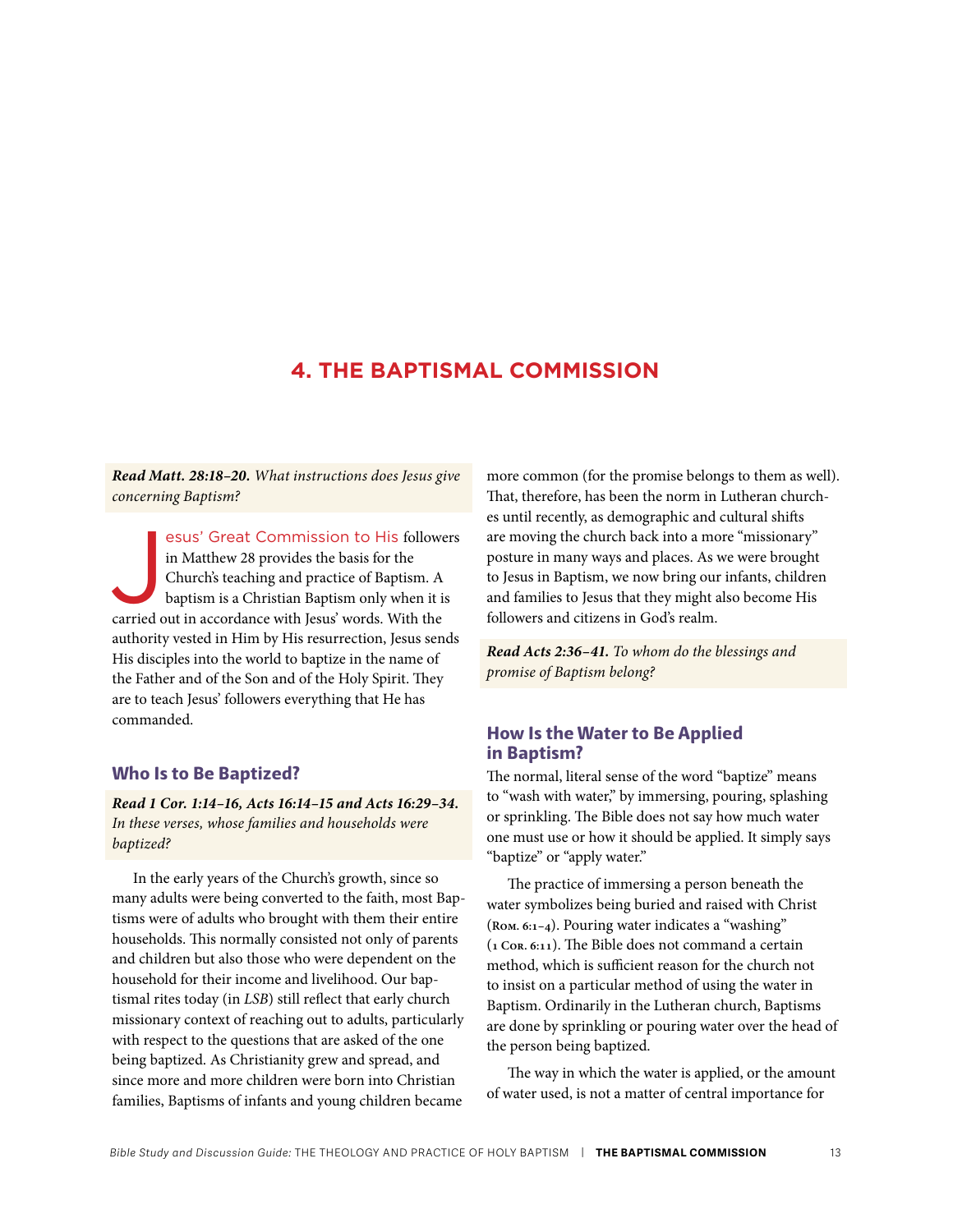the practice of Baptism and has no impact on its blessings and benefits. Water *alone* does not make a baptism a Christian Baptism. Baptism is not *simply* a washing with water.

#### **What Is the Significance of God's Name in Baptism?**

The application of water is a *Christian Baptism* when it is performed in the name of the Father and of the Son and of the Holy Spirit, as Jesus instructed. Baptized into the name of the Triune God, we are brought into salvation accomplished only in Christ.

*Read Num. 6:22–27, 2 Chron. 7:13–14 and Is. 43:5–7. Although these verses do not speak of Baptism, what is said about bearing the name of God?*

In Baptism, God places His name upon us, claiming us as His own. One might say that with His command to baptize, Jesus takes hold of the earthly element of water and embeds into it the name of the Father and of the Son and of the Holy Spirit. The water and the name cannot be considered apart from one another. Luther writes that Baptism is "water included in God's command and combined with God's word."12 Faith "trusts this *word of God in the water.*"13

#### **What Is the Purpose of God's Promises to Us in Baptism?**

The promises of God in Baptism make this washing of water and the Word a joyous Gospel event! The four Gospels tell the story of Christ *for the specific purpose of conveying God's promise to us.* The Gospel is a story that comes with a promise: Gospel = Story + Promise. The Gospel is the Good News that Jesus, who died and rose from the dead, *promises* that we are His forgiven people and that we one day will rise bodily from the dead to live in His new creation.

*Read Rom. 1:16–17, 1 Cor. 15:1–2, Eph. 3:6, 1 Thess. 1:4–5 and 1 Peter 1:23–25. What do these verses say about the power and promise of the Gospel?*

The promise of Christ calls for faith — faith which trusts that Christ will keep His promises to us just as He kept His promise to rise from the dead (**John 2:19–22**). This is what makes the Christian faith unique and distinctive from every other religion or form of spirituality in the world. We believe the promise of a man who rose from the dead. Because He has risen from the dead just as He promised, we trust Him to keep His promise to us! John writes in his Gospel, "[T]hese [things] are written so that you may believe that Jesus is the Christ, the Son of God, and that by believing you may have life in his name" (**John 20:31**). The key to understanding the nature of faith thus lies with understanding the nature of a promise.

*Read Gen. 15:5–6 and Rom. 4:18–22. What was God's promise to Abraham? What does the apostle Paul say about God's promise and Abraham's faith in that promise?*

We can identify four characteristics of God's promise to Abraham:

- 1. A promise depends upon the reliability and trustworthiness of the one making it. Abraham believed "that God was able to do what he had promised" (**Rom. 4:21**). We can count on Jesus to keep His promises because He rose from the dead just as He had promised to do (**Matt. 16:21; Matt. 28:6; Luke 24:6–8**).
- 2. The promise is personal. God made a promise directly to Abraham. In the Gospel, God personally addresses each of us. "I baptize *you*." I forgive *you*." "The body and blood given for *you*."
- 3. A promise calls for and gives rise to faith. "No unbelief made [Abraham] waver concerning the promise of God, but he grew strong in his faith as he gave glory to God" (**Rom. 4:20**). The whole point of making a promise is to create or strengthen someone's faith and thus give them hope and joy about their future. Isn't that why we make promises to one another? To reassure? To give confidence?
- 4. The promise opens a new future. God made an astounding promise to Abraham (given the advanced ages of Abraham and Sarah) — that he would have more descendants than the number of stars in the sky (**Gen. 15:5–6**). Jesus promises that we will be given a place within the new creation among all the spiritual descendants of Abraham.

Here we might consider one of Martin Luther's favorite analogies for faith. When a bride and groom make their vows or promises, they create a new future

<sup>12</sup> Baptism, *Luther's Small Catechism with Explanation*, 23.

<sup>13</sup> Baptism, *Luther's Small Catechism with Explanation*, 24, emphasis added.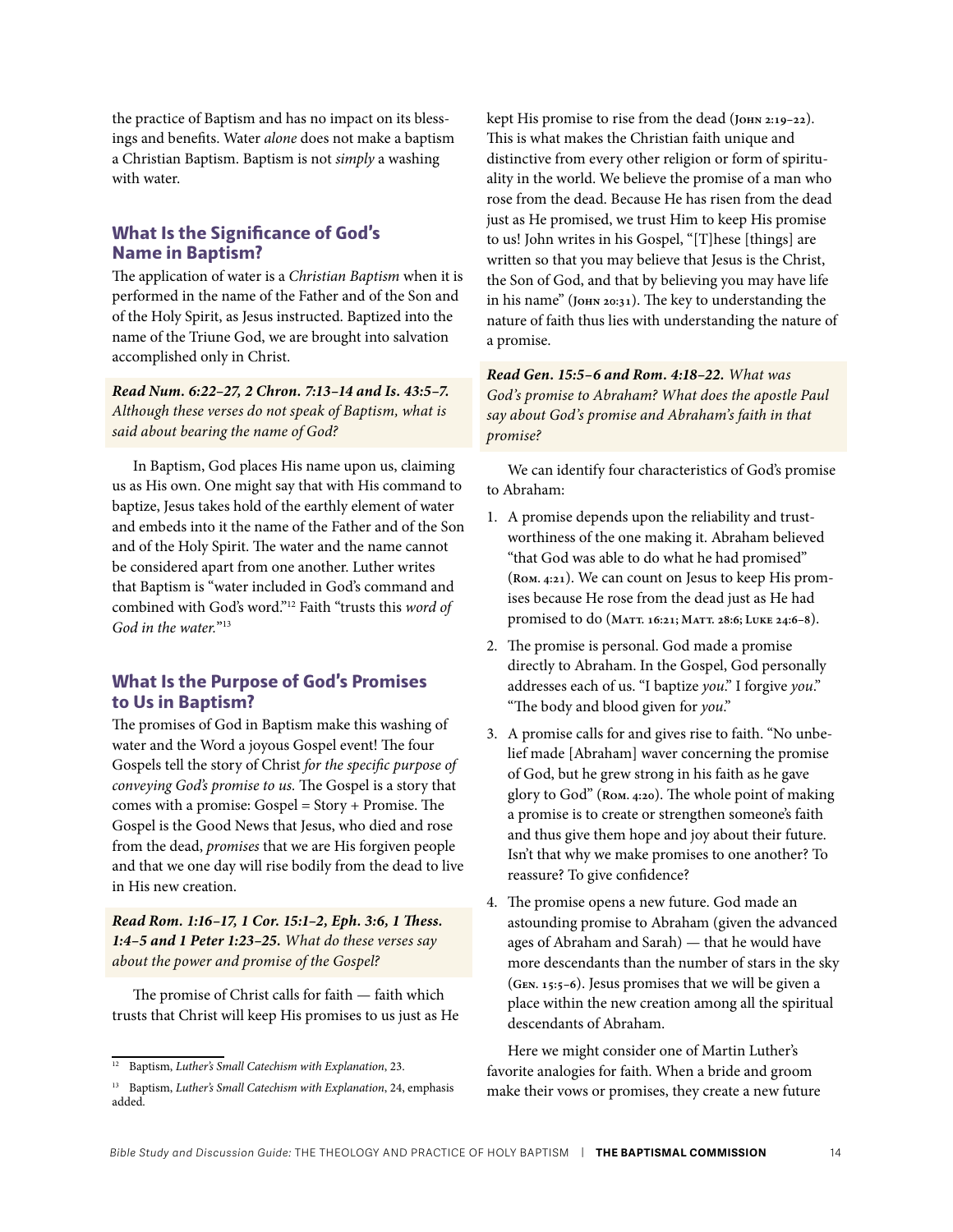together: "I will be with you from here till we die … in sickness and in health." They speak these promises to each other to call forth and strengthen the faith of their beloved: "You will not go through life alone." Promise and faith belong together.

#### *Read Eph. 5:25–33. In this discussion of Christian marriage, what has Christ the Bridegroom done for His Bride, the Church?*

Christ commits Himself to us and binds Himself to us with His promise; we bind ourselves to Christ by believing that He will keep that promise. Christ says: "You are mine." The Christian says: "I am yours." Promise and faith unite us to Christ. His promise opens up a new future for us. We will rise from the grave one day with a restored body that will never again see corruption and we will live in the new creation.

Like marriage, Christian discipleship (living by faith in Christ) is a lifelong endeavor. We live by faith in the promise of God, not knowing what the future may hold for us regarding things here on earth — our health, relationships, family, children, jobs or country. There is no empirical evidence or proof within the world for the promise. Our faith in God's promise will only be vindicated on the Last Day when Jesus returns and raises us from the dead.

*Read John 20:26–29, 2 Cor. 5:6–7 and Heb. 11:1–3. What do these verses say concerning faith and earthly evidence?*

Even though Christ's promises in Baptism call for and create faith, faith does *not make* this washing with water a Baptism. Only God's name and promise do that. Faith may precede Baptism (as with adult converts); faith may be created in and through Baptism; faith may be sustained through the promise after Baptism. But it is the promise of God that is central in each case. Here Martin Luther draws the parallel between going to the Lord's Supper and going to be baptized:

I myself, and all who are baptized, must say before God: "I come here in my faith and in the faith of others, nevertheless I cannot build on the fact that I believe and many people are praying for me. Instead, I build on this, that it is your Word and command." In the same way I go to the Sacrament [of the Altar] not on the strength of my own faith, but on the strength of Christ's Word. I may be strong or weak; I leave that for God to decide.

This I know, however — that he has commanded me to go, eat, and drink, etc., and that he gives me his body and blood; he will not lie or deceive me.

Thus we do the same with infant baptism. We bring the child with the intent and hope that it may believe, and we pray God to grant it faith. But we do not baptize on this basis, but solely on the command of God. Why? Because we know that God does not lie. My neighbor and  $I -$  in short, all people — may deceive and mislead, but God's Word cannot deceive.<sup>14</sup>

In addition to Baptism, God conveys His promises to us in several other ways. He speaks them through His Word spoken by others, for example, in witnessing, preaching, absolution and Scripture-based Christian encouragement. He embeds His promises in the bread and wine of the Lord's Supper. He grants His promises in prophetic and apostolic testimony of the Scriptures.

*Read Matt. 26:27–28, 1 Thess. 4:16–18, 2 Tim. 3:14–15 and James 5:16. What are some of the promises of God that we have in His Word?*

#### **Who Performs the Baptism within the Service?**

When Christ gave His disciples the commission to baptize, He gave it by extension to all Christians. A statement adopted by The Lutheran Church—Missouri Synod in 1932 says,

Christ Himself commits to all believers the keys of the kingdom of heaven, Matt. 16:13–19, 18:17–20, John 20:22, 23, and *commissions all believers to preach the Gospel and to administer the Sacraments,* Matt. 28:19, 20; 1 Cor. 11:23–25.15

When the pastor baptizes, he does so on behalf of the congregation.16 Nevertheless, all Christians, as members of the priesthood of all believers, have been given the

<sup>14</sup> Robert Kolb and Timothy J. Wengert, eds. Large Catechism IV, *The Book of Concord: The Confessions of the Evangelical Lutheran Church* (Minneapolis: Fortress Press, 2000), 463–64.56–57.

<sup>15</sup> *A Brief Statement of the Doctrinal Position of the Missouri Synod*, adopted 1932 (St. Louis: Concordia Publishing House), 8, emphasis added, accessed March 9, 2019, *[lcms.org/about/beliefs/doctrine/](http://lcms.org/about/beliefs/doctrine/brief-statement-of-lcms-doctrinal-position) [brief-statement-of-lcms-doctrinal-position](http://lcms.org/about/beliefs/doctrine/brief-statement-of-lcms-doctrinal-position)*.

<sup>&</sup>lt;sup>16</sup> "The officers of the Church publicly administer their offices only by virtue *of delegated powers*, and such administration remains under the supervision of the latter, Col. 4:7." *A Brief Statement*, 8, emphasis added.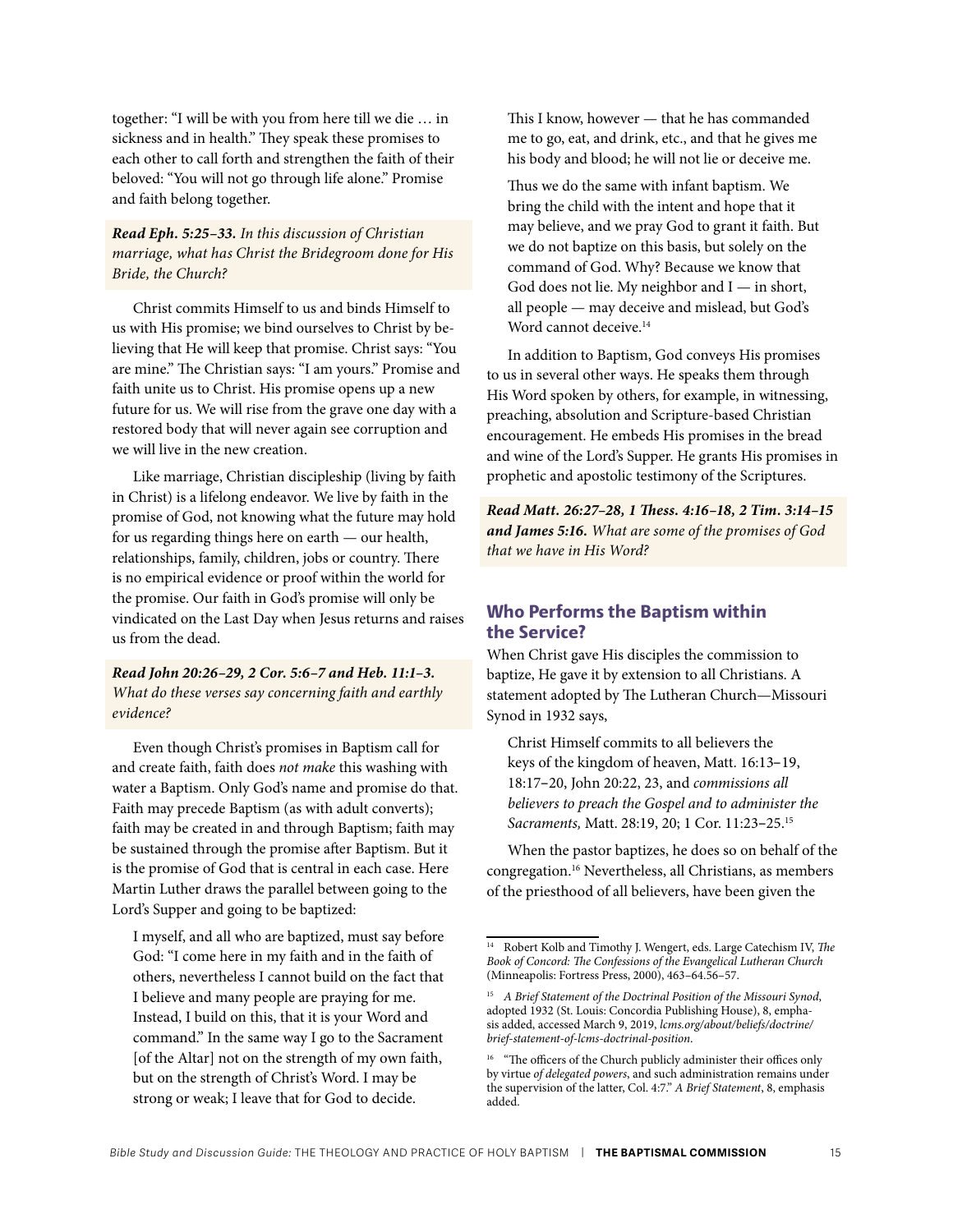command and authority to baptize, meaning that they have the authority to baptize in an emergency or when there is the imminent danger of death.<sup>17</sup>

When someone performs the Baptism in God's name and according to His command, we should regard it as if God Himself is baptizing. "To be baptized in God's name is to be baptized not by human beings but by God himself. Although it is performed by human hands, it is nevertheless truly God's own act."18

*Read Eph. 5:25–27, Col. 2:11–13 and Titus 3:4–7. How do these verses describe Baptism as an act of God?*

#### **How Is Teaching Carried Out in Connection with Baptism?**

Jesus commissioned His disciples to teach all that He had commanded them (MATT. 28:20). It is clear from the Lord's command and the entire New Testament that baptizing and teaching belong together. The Church holds together Christ's command to baptize *and* teach in various ways and, at times, with different sequences.

In the early church's missionary setting most Baptisms were adult Baptisms. In this situation, teaching often came first and was then followed by Baptism. Sometimes that Baptism took place immediately after hearing the Gospel and other times it took place a year or three years after a person had been attending the service of the Word. As the Baptism of infants within Christian families became more common (and eventually the norm), the order shifted so that Baptism was done first and instruction followed.

#### *Read Acts 2:40–42, Acts 16:14–15 and Acts 16:29–34. Who is baptized in these accounts? What is the order of Baptism and instruction in these accounts?*

The church summarized biblical teaching in the catechism. Instruction was given in the Ten Commandments, the Apostles' Creed, the Lord's Prayer and the Sacraments. The church came to mark and celebrate the fulfillment of the two tasks of baptizing and teaching with a public rite known as Confirmation. This practice goes back to the time of the early church when Baptisms were often performed on the frontier of the Roman

Empire where no pastor or bishop was available. Later, a bishop or pastor would visit to "confirm" that the Baptism had taken place.

Today, Lutherans typically regard Confirmation as a ceremony by which the church publicly announces that the tasks of baptizing and teaching have been carried out for children, young adults or adults. Young people who are confirmed confess publicly the faith in which they have been baptized and instructed.<sup>19</sup> The church affirms that these young adults are now ready to continue with more in-depth study of the Scriptures and to continue learning, as an adult, what it means to live as a baptized Christian.

#### **What Other Elements Might Be Present in the Service?**

Throughout history, the church has often included other elements in the baptismal service to express the richness of the Bible's teaching about Baptism. These are not essential to Baptism but can serve an important teaching function.

*The Naming of the Child:* Some may wonder why the pastor sometimes asks in the baptismal service how the child is to be named when, in most cases today, the child has already been given a name. In baptismal rites of the early church, children and adults were often named (or renamed) after a biblical character or other noteworthy Christian. This highlighted Baptism as an event of rebirth. The name given in Baptism came to be known as one's "Christian name."

*The Sign of the Cross:* In the rite of Baptism, the pastor makes the sign of the cross upon the forehead and heart of the one to be baptized. This identifies the individual as one who has been redeemed by Christ and now belongs to Christ. When we make the sign of the cross in prayer or at other times within the worship service, it is a reminder of our baptismal identity in Christ.

*The Presence and Role of Sponsors:* In the early church, sponsors were responsible for instructing adult candidates and then attesting to their readiness for Baptism. Today, when infants too young to speak are baptized, sponsors confess the faith of the Christian Church, speaking on the child's behalf, renouncing Satan and expressing the faith in which the child is to be raised. The questions are asked: "Do you believe in God

<sup>17</sup> See the "Holy Baptism in Cases of Emergency," *Lutheran Service Book*, 1023, and on the inside back cover of *Luther's Small Catechism with Explanation*.

<sup>18</sup> Large Catechism IV, *The Book of Concord*, 457.10.

<sup>19 &</sup>quot;Confirmation," *Lutheran Service Book*, 272–74.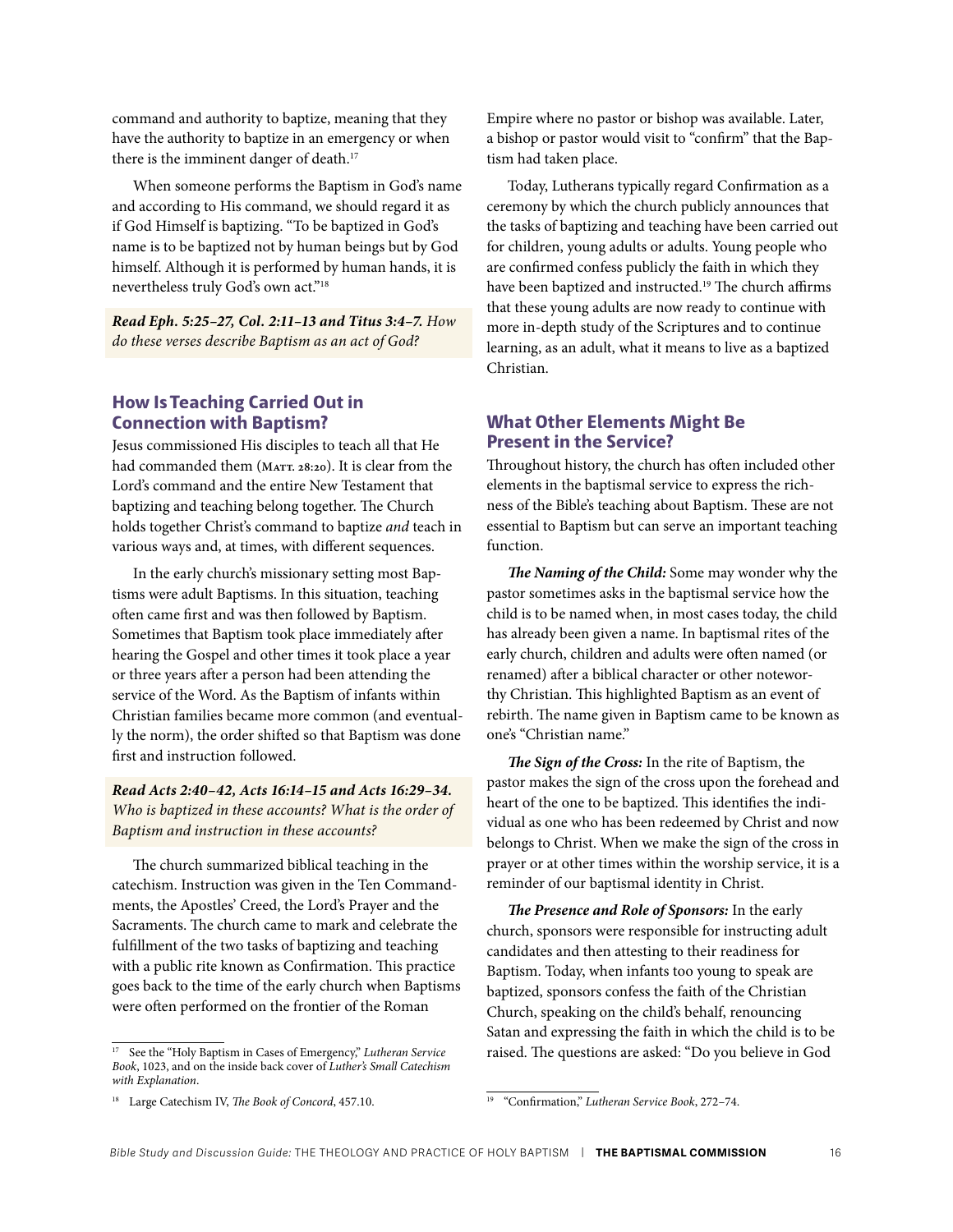the Father Almighty, maker of heaven and earth? Do you believe in Jesus Christ, His only Son, our Lord … ? Do you believe in the Holy Spirit … ?"20

The sponsors (sometimes called godparents) also pledge to help the newly baptized child to live as a Christian. They support and help the parents nurture the child as he or she grows so that the child may grasp and hold firmly to the promises of God. The sponsors bear witness to the fact that the child belongs to God's family, the Church, and not only to the parents and immediate family. It may be appropriate to have someone present simply as a witness to the Baptism. A witness attests that the child was indeed baptized, should questions someday arise about this. A baptismal certificate also attests to the child's Baptism so there is no doubt as to whether the child was properly baptized.

*Renunciation of Satan and Confession of Christ:* The early church marked this new beginning as citizens in God's kingdom by renouncing *former* citizenship. In the renunciation, one turns one's back upon life under Satan's rule and confesses that he or she now belongs to Jesus Christ.

*Read Eph. 5:8, Col. 1:12–14 and 1 Peter 2:9. What is said in these verses about our transfer of citizenship?*

*Baptismal Gown:* Parents sometimes dress the infant in a baptismal gown to symbolize that the child is now clothed with Christ's righteousness, or a baptismal garment is placed on the newly baptized infant (or adult).

*Read Is. 61:10, Zech. 3:1–6 and Gal. 3:27. What do these verses say concerning the "robe" we receive by faith?*

*Baptismal Candle:* During the baptismal service, a candle, often lit from the Christ candle, may be presented as a gift to the baptized person or to the parents or sponsors. The burning candle symbolizes the fact that Christ, the Light of the world (**John 8:12**), now lives within the person who was baptized. The candle may be lit to celebrate baptismal anniversaries throughout the life of the one who was baptized.

*Read Eph. 5:6–21 and 1 Thess. 5:1–11. How are we to live as children of light?* 

<sup>20 &</sup>quot;Holy Baptism," *Lutheran Service Book*, 270.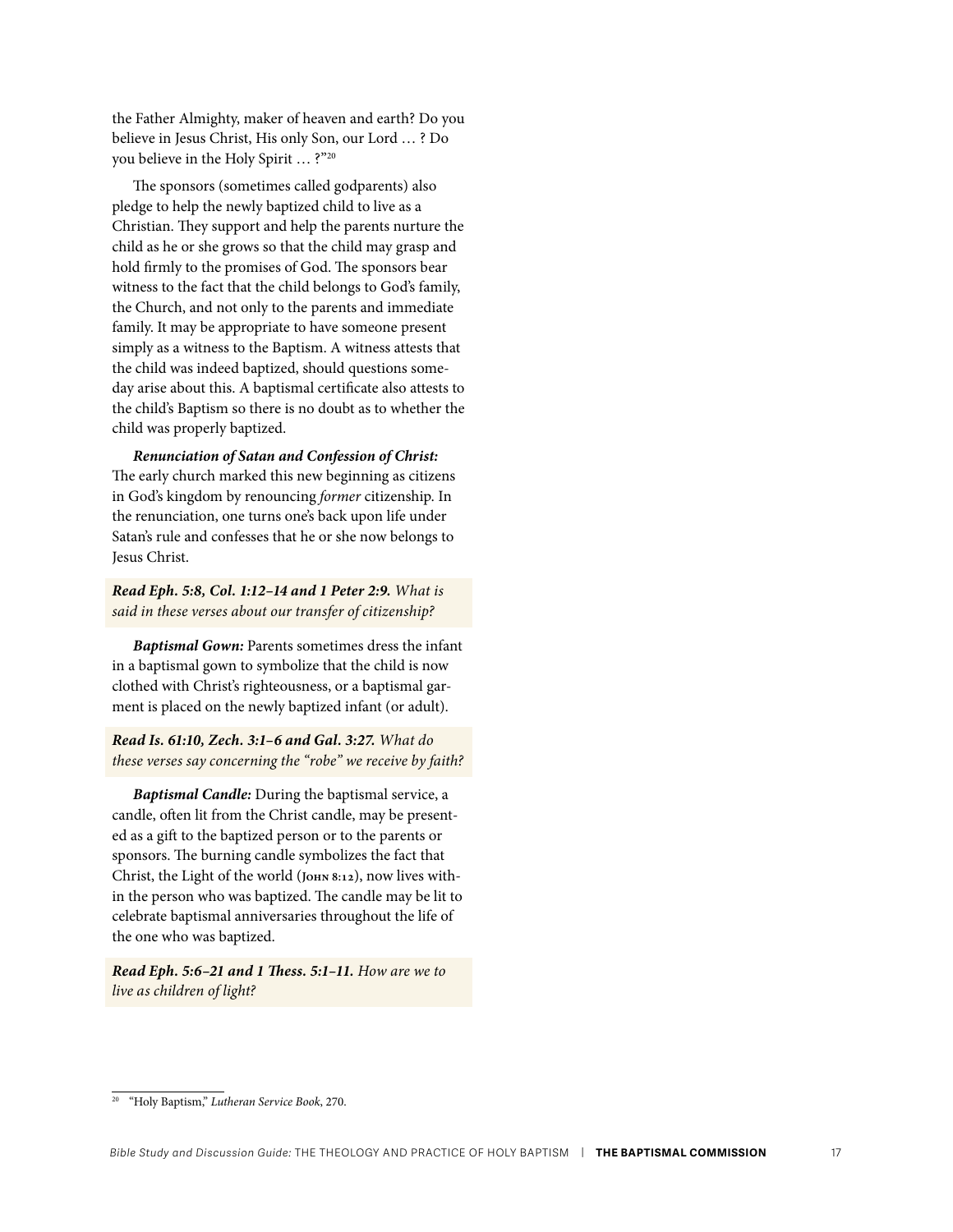### <span id="page-18-0"></span>**CONCLUSION: JESUS' BAPTISMAL PROMISE TO US**

aptism brings us under the reign of Christ. This transition into God's kingdom is often described in the New Testament in dramatic terms of new birth, death and resurrection and rescue from the devil. In the Kingdom we are Christ. This transition into God's kingdom is often described in the New Testament in dramatic terms of new birth, death and resurrecbrought under the care and protection of God.

*Read John 3:3, Rom. 6:4, Rom. 6:11, 1 Cor. 6:9–11 and Col. 1:13–14. How is the transition into God's kingdom described in these verses?*

The life of a baptized Christian is not an easy life, at least not on this side of heaven. God does not promise that we will prosper financially or always be healthy or that our relationships will work out as we intend. Christians, like their non-Christian neighbors, live in a broken world, a world infected by sin.

*Read Gen. 3:16–19, Rom. 8:20–23, 2 Peter 3:11–13 and Rev. 21:1–8. What do these verses say about the present creation and about the new heavens and earth to come?*

At times our lives are filled with success, joy and hope as we reap the benefits of living in God's creation, which He blesses and for which He still graciously cares.

*Read Ps. 104:10–23, Matt. 5:45, Matt. 6:26 and Acts 14:16–17. How does God continue to care for the world He created?*

At times our lives may be characterized by disappointments, setbacks and tragedies. It may be difficult to believe that God will keep His promises to us. We

want Him to give us clear and immediate answers to our questions and good, sensible reasons for His actions (or His apparent inaction). We may, at times, be tempted to reject God entirely.

*Read John 14:27 and John 16:33. What does the Lord Jesus say about our troubles in this world and about His care for us? Read 2 Cor. 5:4–8 and 1 Peter 5:6–7. Why can we have courage in the face of worldly troubles?*

Baptized and believing Christians live by faith in Christ's promises and not by the proof of our eyes. We trust Christ to keep His promises, no matter what we see, feel or experience. The Christian life is a journey of living out that venture of faith day by day. One who lives by faith can live without having every question answered or every puzzle in life resolved. Such God-given baptismal faith enables us to navigate the tragedies of life and not be crushed by the unexpected events of life or threats to our faith that inevitably come our way. When we fall by failing to trust God, we repent by renouncing our desire for control and embracing God's baptismal promises again. When tragedies occur, we lament (as God's people have always done) and take our complaints to Him. We can live with the circumstances of life, both good and bad, because we live by faith that will be vindicated when we are raised from the dead on the Last Day.

The devil strives with rage and spite against those baptized into Christ. For this reason, Luther urged pastors and people to approach Baptism with the utmost seriousness: "Remember, therefore, that it is no joke to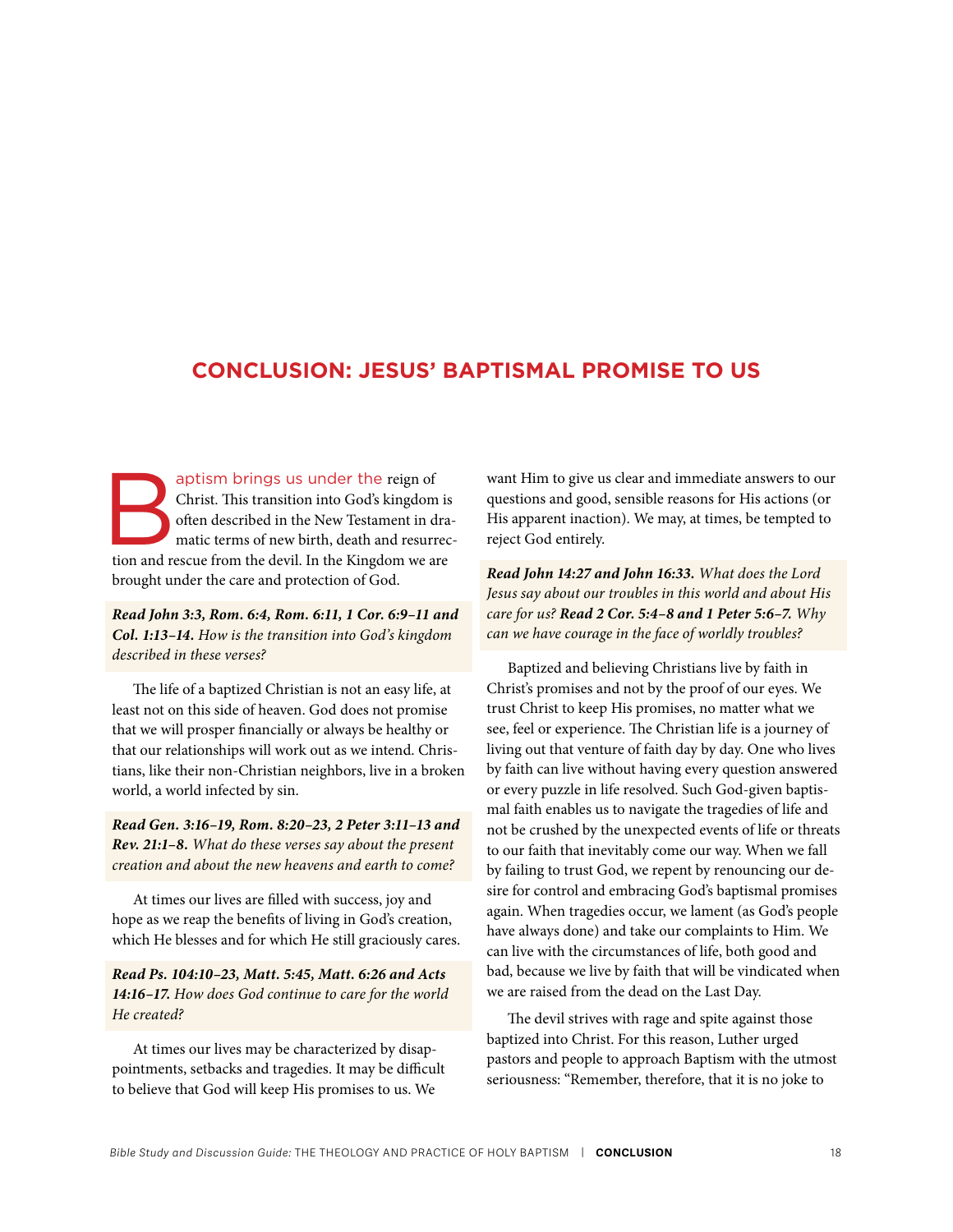take sides against the devil and not only to drive him away from the little child [in Baptism], but to burden the child with such a mighty and lifelong enemy."21 Yet, the Christian is able to confess all sins and failures, receive the assurance of God in the absolution and to say with confidence, "I am baptized."22

*"Go therefore and make disciples of all nations, baptizing them in the name of the Father and of the Son and of the Holy Spirit, teaching them to observe all that I have commanded you. And behold, I am with you always, to the end of the age" (Matt. 28:19–20).*

<sup>21</sup> Martin Luther, "Order of Baptism," *Luther's Works, vol. 53: Liturgy and Hymns*, ed. Ulrich S. Leupold (Philadelphia: Fortress Press, 1965), 102.

 $^{\rm 22}$  Luther, commenting on Genesis 35:2, writes, "But if we believed that God is speaking to us through parents, pastors, and ministers of the Word, we should feel our hearts inflamed by a wonderful joy. For we should glory as follows, saying: 'I am baptized.' By whom? Was it not by a pastor? By no means, but by the Holy Spirit. I have been absolved by the Holy Spirit, by God Himself. Why, then, should I be afraid? Before whom should I be alarmed? Why should I be troubled about my sin?" Martin Luther, *Luther's Works, vol. 6: Lectures on Genesis: Chapters 31–37*, ed. Jaroslav Pelikan (St. Louis: Concordia Publishing House, 1970), 225.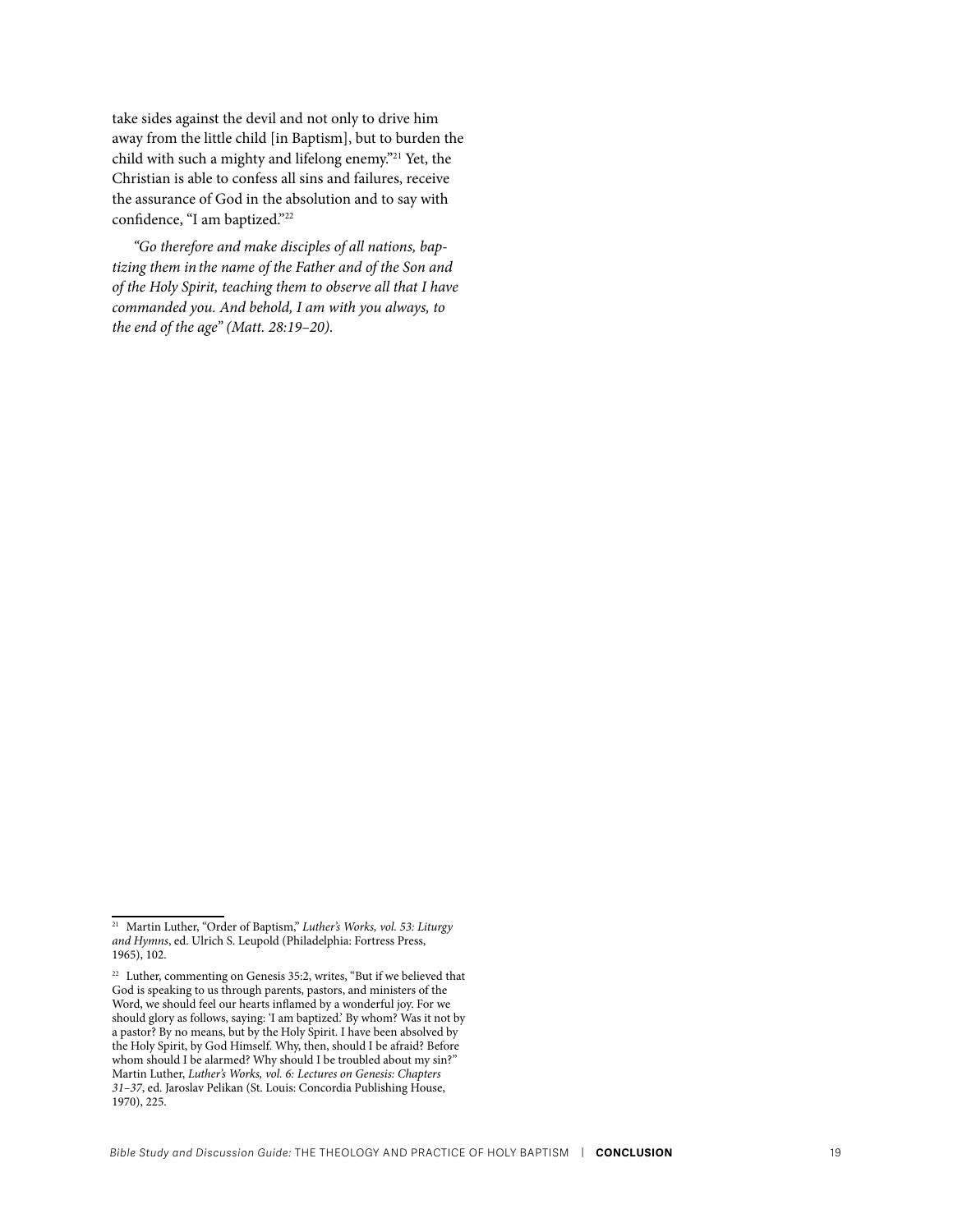## <span id="page-20-0"></span>**ADDITIONAL QUESTIONS ABOUT BAPTISM**

#### **1. Is it acceptable to use different Trinitarian formulas when baptizing?**

No, it is not acceptable. In recent decades, some churches have decided to use baptismal language that is considered gender inclusive. For that reason (or perhaps others), they may perform a Baptism by saying, "I baptize you in the name of the creator, redeemer and sanctifier."

While those terms (and others that may sometimes be used) may be trinitarian in their pattern, they are more titles or descriptions of God than they are names of God. Moreover, they could easily lead one to speak in a modalistic manner that denies the three persons (according to modalism, God is only one person but plays three roles much as one actor might play three different characters in a play).

Even if the intention is to reference the Father, Son and Holy Spirit, such formulas raise unnecessary questions, concerns and doubts for the one being baptized by departing from the words given us by our Lord. As Christ's followers, we are bound to remain with the words that Christ gave us to use. We therefore baptize using those words in which the pastor repeats the very words of Christ: "in the name of the Father and of the Son and of the Holy Spirit."

#### **2. Why are Baptisms normally conducted in the church?**

Baptism is normally conducted as a public act when the church gathers in worship rather than in private ceremonies restricted to the immediate family of the one

baptized. The public ceremony reminds us that Baptism makes us members of the Church, the Body of Christ, members of God's own family as His adopted children. A person's entry into this new, eternal family is a cause for celebration for the whole people of God, not just the for parents and other relatives. Baptism may occasionally be performed in a private setting for various reasons, and Baptism administered in cases of emergency will, by necessity, take place outside of a regular service.

*Read 1 Cor. 12:12–13, 26–27 and Eph. 4:4–6. What is said in these verses about the unity of the Body of Christ? Review the service of Holy Baptism on pages 268–271 of the* Lutheran Service Book*. How is our Christian unity expressed in the baptismal ceremony?*

#### **3. What is the relationship between Baptism and faith?**

In Baptism God gives us His Word, the Word that bestows the benefits of Christ's death and resurrection. The promises of God's Word seek faith, and faith is the means by which we receive and embrace God's promises. The Lutheran Confessions say: "[F]aith is the desire for and the reception of the promise of Christ."23 The activity of believing or trusting, however, is not, in and of itself, the cause of our salvation. As Luther says, "Everything depends upon the Word and commandment of God … For my faith does not make baptism; rather, it receives baptism."24

<sup>23</sup> Apology of the Augsburg Confession, Article IV, *The Book of Concord*, 165.

<sup>24</sup> Large Catechism IV, *The Book of Concord*, 463.53.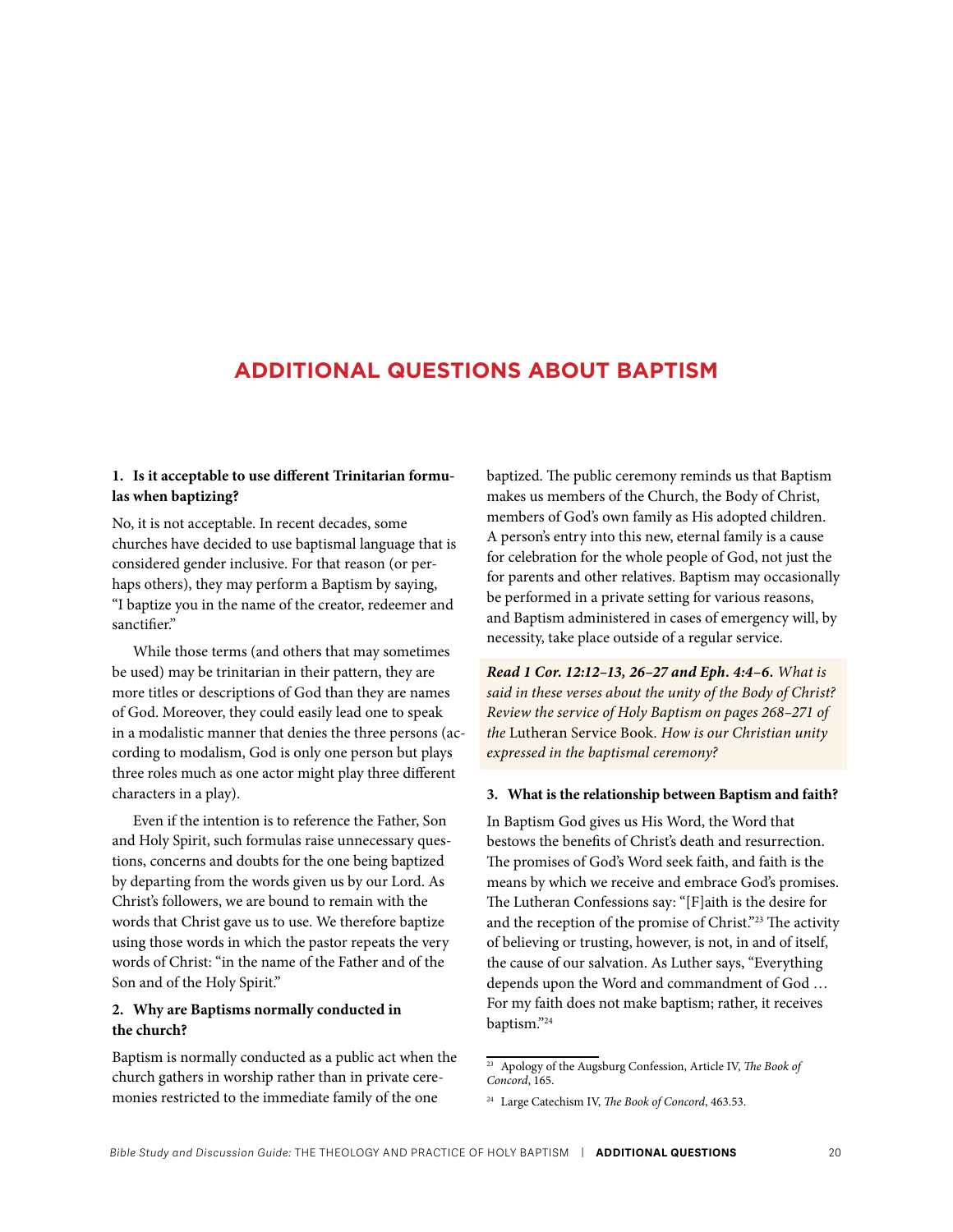*Read Rom. 3:23–25, Gal. 3:2 and Eph. 2:8–9. What do these verses say about faith as the means by which we receive the promises of God?*

#### **4. When and how does Baptism create faith?**

#### *Read John 3:5–8. How does Jesus speak of the Spirit's work in Baptism?*

The Augsburg Confession notes that the Holy Spirit creates faith "where and when it pleases God in those who hear the gospel."<sup>25</sup> That includes Baptism, where God has connected His Gospel Word to water.

God does not force a person to believe, and He does not leave it to our decision because our will is bound by sin. "Although God does not force human beings in such a way that they must become godly [believers] … nonetheless God the Lord draws those people whom he wants to convert and does so in such a way that an enlightened understanding is fashioned out of a darkened understanding and an obedient will is fashioned out of a rebellious will. Scripture calls this creating a new heart [Ps. 51:12]."26

#### **5. Why does an adult need to be baptized if he or she is already a believer?**

A person who asks this question likely needs to be (gently) helped to see that this is the wrong question to ask. Baptism is not something that "we have to do." Rather, our Lord is rich and generous in His gifts. He gives us His promises in the spoken Word (preaching, absolution), in the visible and tangible word (Baptism, Lord's Supper) and in the written Word (the texts of Scripture). Therefore, we baptize on the basis of Christ's command and promise. Baptism's promises are rich: not only are our sins forgiven (**Acts 2:38**), but we receive the Holy Spirit (**Acts 2:38–39**), and we are made members of His Body, the Church (**1 Cor. 12:13**).

*Read Acts 2:38–39 and 1 Peter 1:3–5. What rich gifts do we receive from our Lord in Baptism?*

#### **6. When can or should adult converts be baptized?**

Those who are able to receive instruction are normally baptized after being taught the main articles of the

Christian faith.27 However, we must not turn faith into an intellectual achievement with Baptism as its reward. God's promise seeks faith, and faith, in turn, desires and receives God's promise.28 God's promise spoken to an individual may create faith. Faith, in turn, embraces the promise wherever it is offered and given, including in Baptism. Therefore, it may be appropriate, in response to the individual's request for immediate Baptism, to baptize an adult who has only recently come to faith.

#### *Read Acts 8:26–38. What prompted the Baptism of the Ethiopian eunuch?*

Why do we normally instruct adults more fully before baptizing them? Our Lord combines Baptism and teaching as He explains how we are to make disciples (**Matt. 28:19–20**). We should never separate what He joins together. The teaching of new adult converts should not be viewed primarily as an intellectual process, but instead as one in which baptismal faith and life are summarized for the newly converted by explaining the Ten Commandments, the Apostles' Creed, the Lord's Prayer, Baptism, Absolution and the Lord's Supper.

*Read Acts 20:17–27. In what Christian teachings did the apostle Paul instruct the believers in Ephesus?*

#### **7. What are the biblical and theological reasons for baptizing infants?**

Jesus died and rose to be the gracious Lord of infants as well as of adults. Through Baptism infants are taken out of their previous life as outsiders and brought under Jesus' protection and blessing. Infants have great need of such rescue.

*Read Ps. 51:5, Eph. 2:1–3 and Col. 1:13–14. What do these verses say about our need, even as infants, for rescue from sin, death and the devil?*

<sup>25</sup> Augsburg Confession, Article V, *The Book of Concord*, 41.3.

<sup>26</sup> Formula of Concord, Solid Declaration, Article II, *The Book of Concord*, 555.60.

<sup>27</sup> "Those who are able to receive instruction are normally baptized after being taught the main articles of the Christian faith. … Infants and young children should be brought to Baptism as soon as possible and then instructed in the Christian faith as they are able to receive instruction." Answer to Question 305, *Luther's Small Catechism with Explanation*, 290.

 $28$  "But the faith that justifies is not only a knowledge of history; it is to assent to the promise of God, in which forgiveness of sins and justification are bestowed freely on account of Christ. To avoid the suspicion that it is merely knowledge, we will add further that to have faith is to desire and to receive the offered promise of the forgiveness of sins and justification." The Apology of the Augsburg Confession, Article IV, *The Book of Concord*, 128.48.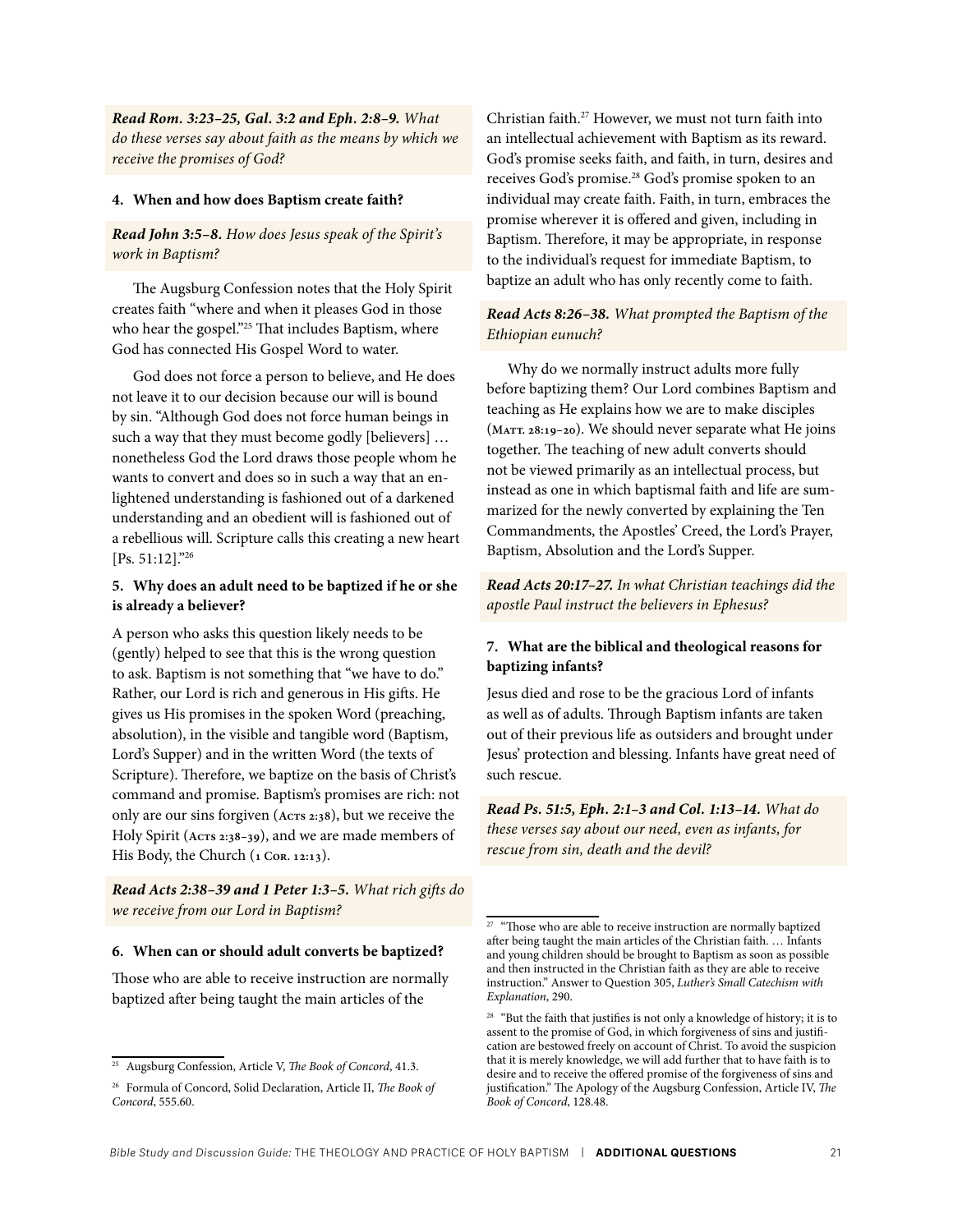In our baptismal service we say, "The Word of God also teaches that we are all conceived and born sinful and are under the power of the devil until Christ claims us as His own. We would be lost forever unless delivered from sin, death, and everlasting condemnation."29 Jesus commanded: "Go therefore and make disciples of all nations, baptizing them … and teaching them" (**Matt. 28:19–20**). His all-encompassing command excludes no age group.

When considering infant Baptism, the key questions are: What is Baptism, according to Scripture? What does Baptism actually do?

*Read Titus 3:5–6 and 1 Peter 3:21. According to these verses, what is Baptism and what does it do?*

The central question of the entire debate concerning infant Baptism is this: Is Baptism primarily God's promise to us or is Baptism primarily our promise to God? If Baptism is God's promise to adopt us, then He can make that promise to an infant as well as to an adult. When parents adopt an infant child, they promise to care for the child apart from that child's ability to agree to their care. However, if Baptism is our promise to God, our promise to be faithful to Him, then it would make sense (according to human reason) not to baptize until the individual is capable of making such a promise. Such a view of Baptism (as our promise to God) fundamentally alters its character from that of grace and gift (Gospel) to that of human assent, effort and responsibility (Law).

Luther explains, "Further, we say, we do not put the main emphasis on whether the person baptized believes or not, for in the latter case baptism does not become invalid. Everything depends upon the Word and commandment of God."30 Luther also writes, "Baptism does not become invalid if it is not properly received or used, as I have said, for it is not bound to our faith but to the Word"31

#### **8. Are infants or people who have mental or emotional limitations capable of believing the promises of Baptism?**

Yes, they are capable of believing the promises. When raising such a question, we must be careful not to shift our focus away from what God does in Baptism to the question of whether we (as adults or children) are intellectually or emotionally capable of believing. We must keep God's command and promise front and center in Baptism.

It may be helpful to distinguish between two aspects of faith — faith as saving faith, characterized by trust and confidence, and faith as a knowledge and awareness of God's work and agreement with His words and promises.

Faith is saving faith, in which we receive and live from God's gifts — whether we are conscious of them or not. This is a faith or confidence that creates a direct dependence or reliance upon God just as infants depend upon their parents (MATT. 18:3).<sup>32</sup>

#### *Read Ps. 22:9. Who created the psalmist's faith?*

Yet we can also reflect on our faith and study our experience of faith, describing it in intellectual and emotional terms. We may experience growth in our faith over time so that our knowledge about God's promises, although not understood intellectually when we were young, is now more fully grasped.

#### *Read Eph. 4:15–16, 2 Thess. 1:3, 2 Tim 3:14–16 and 2 Peter 3:18. What do these verses say concerning our growth in faith?*

To state that infants are given faith in Baptism does not imply that they intellectually grasp everything involved (knowledge) or of their own will acknowledge it as true (assent). They trust the one who holds them. As they grow, they gradually become more mindful of all that comes with the promises of God. Luther notes, "We bring the child with the intent and hope that it may believe, and we pray God to grant it faith. But we do not baptize on this basis, but solely on the command of God<sup>"33</sup>

<sup>29</sup> "Holy Baptism," *Lutheran Service Book*, 268.

<sup>30</sup> Large Catechism IV, *The Book of Concord*, 463.52.

<sup>31</sup> Large Catechism IV, *The Book of Concord*, 463.53.

<sup>32</sup> "It is true, a believer may not always be *conscious of his faith*. Saving faith (*fides directa, fides actualis*) need not always be *conscious* faith *(fides reflexa)*, or faith which is perceived by the believer. … Thus Christian adults, while asleep or engrossed with their daily occupation, indeed possess direct faith, which truly apprehends the grace of God in Christ Jesus, yet not reflex and discursive faith. That is to say, they meditate neither on their act of faith nor on their state of faith. … In all such cases saving faith truly exists, though the believer is not conscious of it." John Theodore Mueller, *Christian Dogmatics* (St. Louis: Concordia Publishing House, 1951), 330–31.

<sup>33</sup> Large Catechism IV, *The Book of Concord*, 464.57.